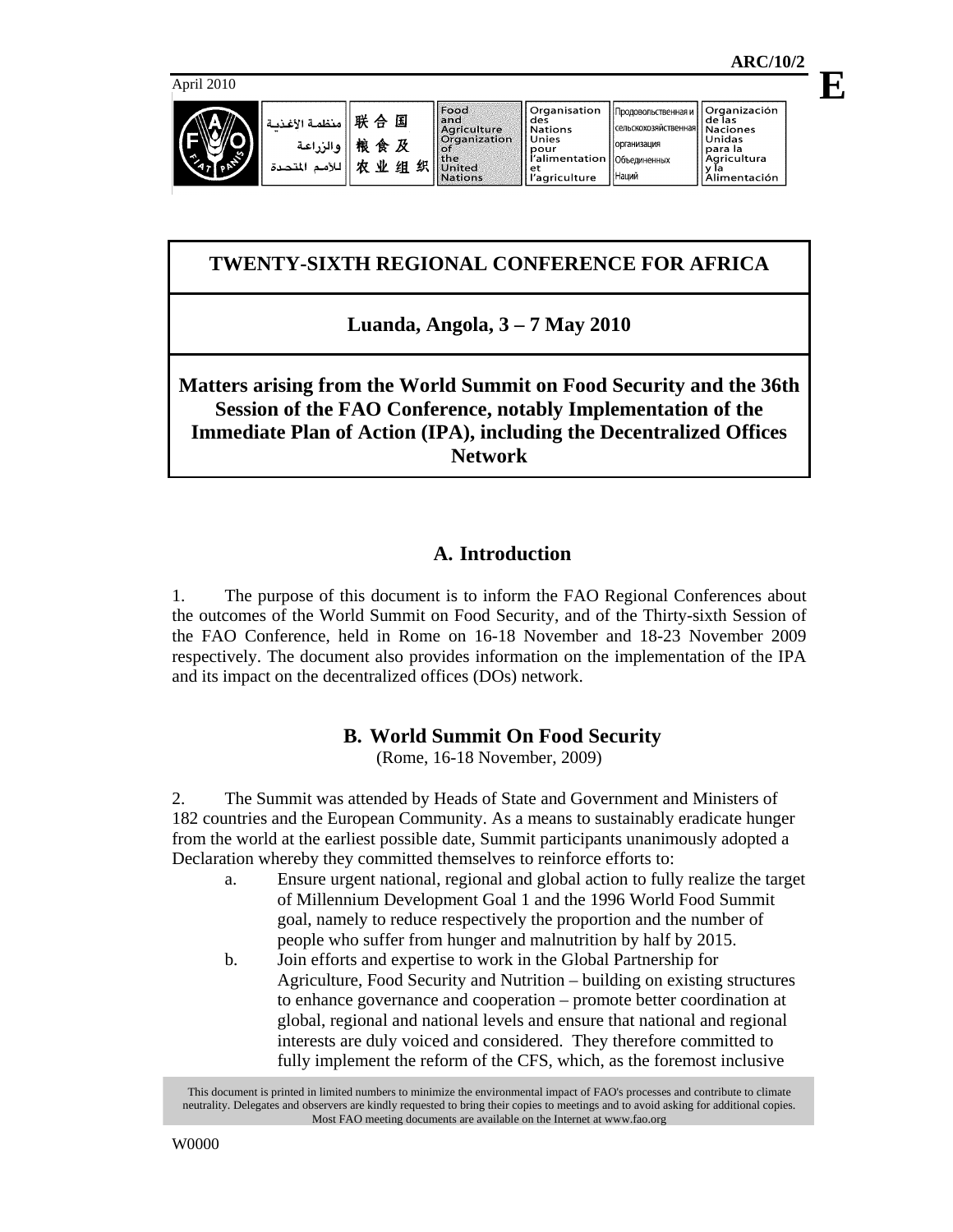international and intergovernmental platform for a broad range of committed stakeholders to work together, is a central component of the efforts to further advance the Global Partnership for Agriculture, Food Security and Nutrition.

- c. Reverse the decline in domestic and international funding for agriculture, food security and rural development in developing countries, and promote new investment to increase sustainable agricultural production and productivity, reduce poverty and work towards achieving food security and access to food for all.
- d. Proactively face the challenges of climate change to food security and the need for adaptation of, and mitigation in, agriculture, and increase the resilience of agricultural producers to climate change, with particular attention to small agricultural producers and vulnerable populations.

3. To achieve these strategic objectives, Summit participants agreed on the following Five Rome Principles for Sustainable Global Food Security:

**Principle 1**: Invest in country-owned plans, aimed at channelling resources to well designed and results-based programmes and partnerships.

**Principle 2**: Foster strategic coordination at national, regional and global level to improve governance, promote better allocation of resources, avoid duplication of efforts and identify response-gaps.

**Principle 3**: Strive for a comprehensive twin-track approach to food security that consists of: direct action to immediately tackle hunger for the most vulnerable; and medium and long-term sustainable agricultural, food security, nutrition and rural development programmes to eliminate the root causes of hunger and poverty, including through the progressive realization of the right to adequate food.

**Principle 4**: Ensure a strong role for the multilateral system by sustained improvements in efficiency, responsiveness, coordination and effectiveness of multilateral institutions.

**Principle 5**: Ensure sustained and substantial commitment by all partners to investment in agriculture and food security and nutrition, with provision of necessary resources in a timely and reliable fashion, aimed at multi-year plans and programmes.

The declaration of the Summit made specific reference to the needed support to regional development frameworks such as the Comprehensive African Agriculture Development Programme (CAADP) under NEPAD, the "Latin America and the Caribbean Without Hunger 2025" initiative, the "ASEAN Integrated Food Security Framework" and the "Riyadh Declaration to Enhance Arab Cooperation to Face World Food Crises".

### **C. The Thirty-sixth Session of the FAO Conference**  (Rome, 18-23 November, 2009)

4. The Conference covered a range of topics related to technical matters, programme and budget issues, and the work of various committees. The outcome of these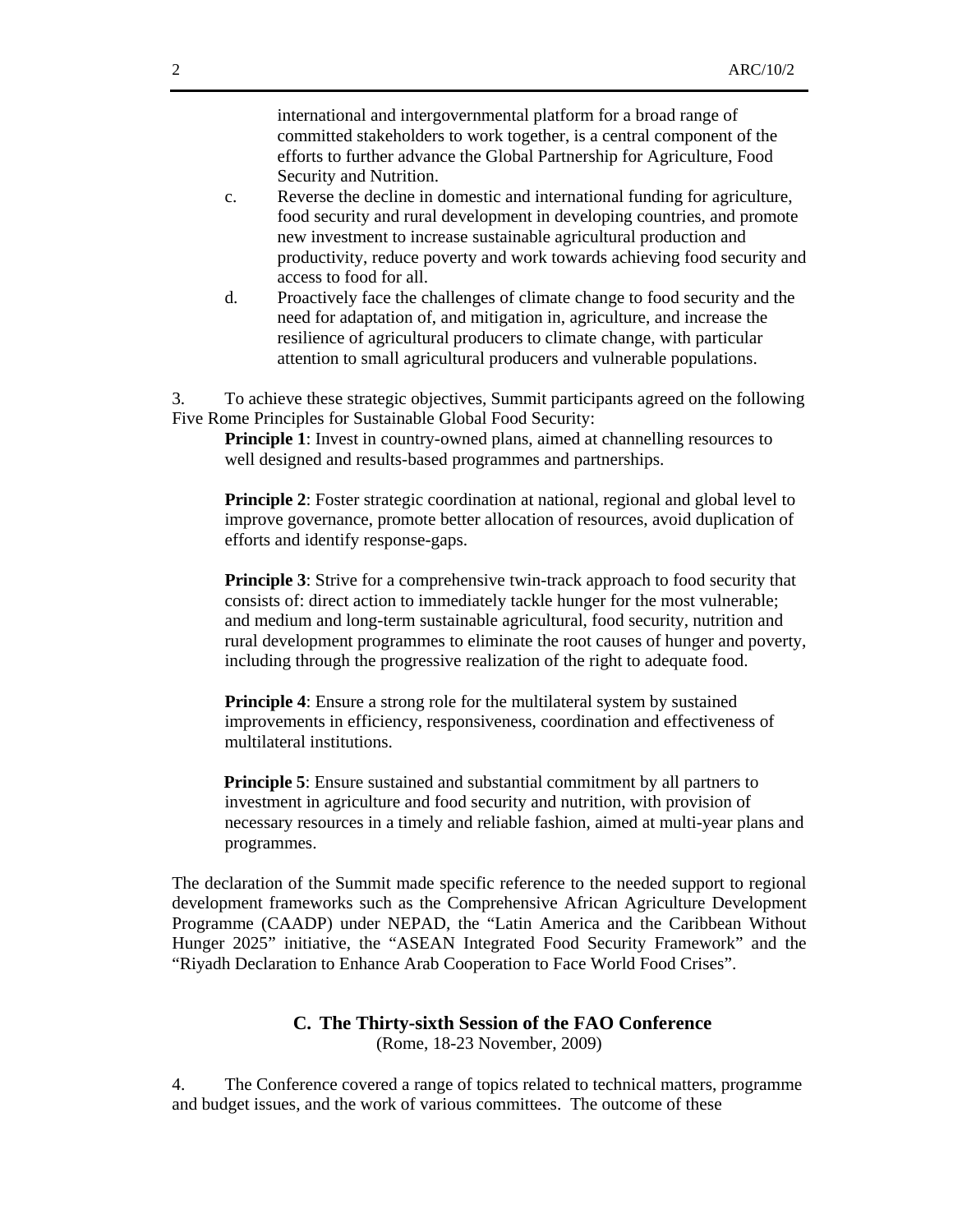deliberations is summarized below with the full text of the Report of the  $36<sup>th</sup>$  Conference, C 2009/REP, available at: www.fao.org/docrep/meeting/018/k6821E02.pdf.

## *Review of the State of Food and Agriculture*

5. Members commented on the global agricultural and food security situation and on the theme selected for the general debate: preparedness and effective response to food and agricultural threats and emergencies.

6. The Conference noted with great concern the recent sharp deterioration in the global food security situation, as the food crisis and the subsequent financial and economic crisis had combined to push the estimated number of undernourished in the world to more than one billion people in 2009. The Conference reiterated the urgency of action aimed at reversing this trend and moving onto a path of sustained reductions in levels of global hunger.

7. The Conference recognized that the task of eliminating world hunger would have to be confronted in a context of additional ever more pressing challenges, including those of feeding a growing world population, which was projected to reach 9 billion people by 2050, of meeting increasing demand for bio-fuels, with the consequent pressures on natural resources, as well as the need to ensure sustainable management of the limited natural resource base.

8. The major threats posed by climate change, which risked jeopardizing the food security of large parts of the world's poorest and most vulnerable populations and nations, were underlined. The Conference called for global agriculture to confront the dual challenge of adapting to climate change and contributing to mitigation. Sustained efforts in research and technological innovation were called for to achieve this objective.

9. The Conference underlined that eliminating hunger, while addressing the other major challenges facing global agriculture, would require a significant stepping-up of national and international investments, public and private, in agriculture as well as food security and nutrition.

10. Several delegations also stressed the importance of a free and fair rules-based trading system as an essential component of combating hunger and poverty, and for avoiding a repetition of the recent food crisis. Calls were made for a successful conclusion of the Doha Round of Multilateral Trade Negotiations.

11. The Conference also underlined the need for effective international coordination and governance for food security. It emphasized the importance of the Global Partnership for Agriculture, Food Security and Nutrition with the Committee on World Food Security (CFS) as a central component. In this context, it made special reference to the role of a reformed CFS in providing a platform for discussion and coordination to strengthen collaborative efforts among all involved parties.

12. At the technical level, the Conference stressed the need for coordination between UN Agencies as well as other international bodies involved in the efforts towards hunger reduction and agricultural and rural development. Specific reference was made to the need for effective coordination among the Rome-based Agencies.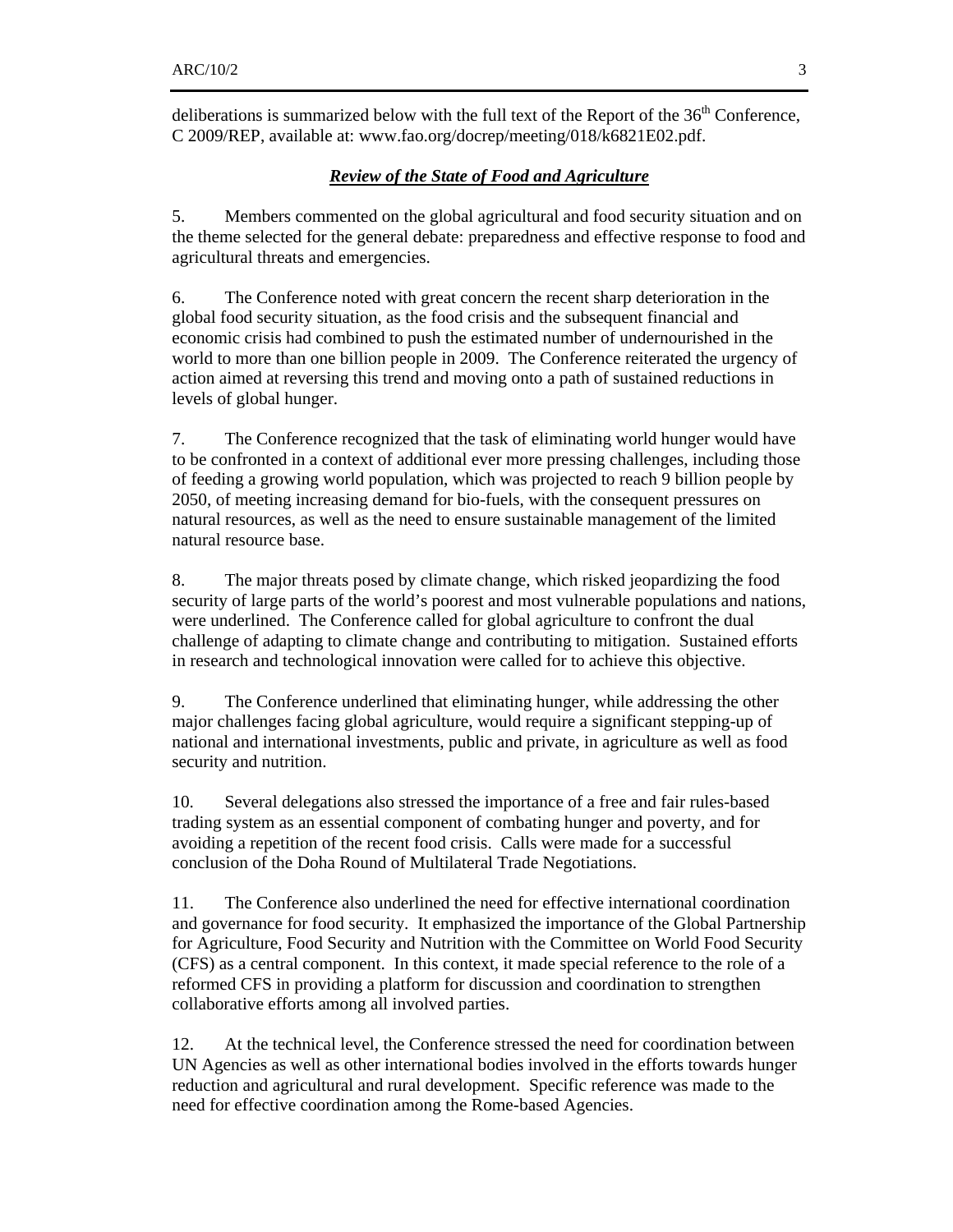#### *Substantive and Policy Matters in Food and Agriculture*

13. The Conference reviewed the work done in, and provided guidance on, a number of areas of work of the Organization.

14. *Global Strategy for Agricultural and Rural Statistics.* The Conference welcomed the high quality of the Global Strategy for Agricultural and Rural Statistics, which took into account the findings and recommendations of the recent Independent Evaluation of FAO's Role and Work in Statistics. The Conference recognized that the Global Strategy was essential for the improvement of agricultural and rural statistics and to meet the new and emerging demands in statistics for development policies in the twenty-first century.

15. *Interim Report on the Triennial Comprehensive Policy Review (TCPR) of Operational Activities for Development of the United Nations System.* The Conference welcomed the second Interim Report submitted by the FAO Secretariat and encouraged FAO to continue working towards increased UN System-wide coherence in accordance with established mandates, harmonization, effectiveness and efficiency, while bearing in mind that national ownership, priorities and execution represented cornerstones of the development process. Members also welcomed FAO's efforts to enhance its collaboration and partnerships at the field level including in the ongoing Delivering as One pilot process, while noting that the independent evaluation of this pilot initiative was still pending and that intergovernmental discussions in the UN General Assembly were still ongoing. In addition, the Conference noted FAO's strong commitment to the simplification and harmonization of business practices; to strengthening issues related to agriculture, food security and rural development in the United Nations Development Assistance Framework (UNDAF); as well as to the effective functioning of the Resident Coordinator System. The Conference recognized the TCPR as the basis for enhancing cooperation in the UN System, including between the Rome-based Agencies (IFAD, WFP and FAO).

16. *Global Plan of Action for Animal Genetic Resources.* The Conference reaffirmed its commitment to the *Interlaken Declaration on Animal Genetic Resources*  and stressed the urgent need for the implementation of the *Global Plan of Action for Animal Genetic Resources*, to contribute to global food security and sustainable rural development, to respond to global environmental challenges, in particular related to climate change, and to help achieve the Millennium Development Goals 1 and 7. It recommended that FAO, in its livestock programme, emphasize the linkages between the management of animal genetic resources, animal health, livestock policies and institutions for poverty alleviation, biodiversity and climate change adaptation and mitigation. The Conference appealed to all Members and relevant international mechanisms, funds and bodies to give due priority and attention to the effective allocation of predictable and agreed resources for the *Global Plan of Action*. It further requested that FAO ensure adequate Regular Programme support for the implementation of the *Global Plan of Action*.

17. *International Year of the Potato 2008 (IYP).* The Conference noted with appreciation FAO's work, in collaboration with the International Potato Center (CIP) and other key partners, to focus world attention on the importance of the potato *(Solanum tuberosum)* in providing food security and alleviating poverty by implementing IYP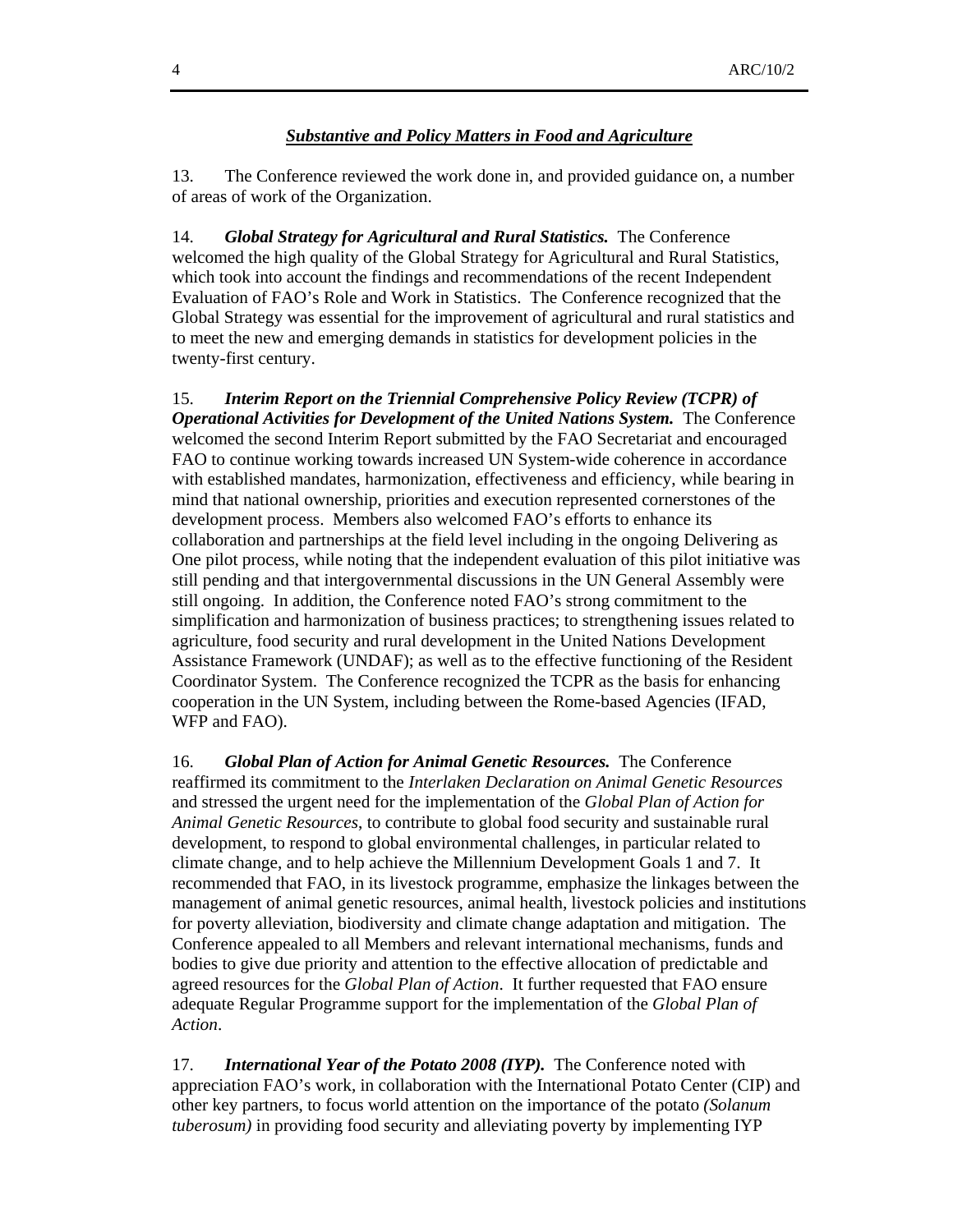activities. The Conference underlined the key role played by FAO in the exchange of knowledge on the potato and for enhancing civil society and private sector involvement in making a greater contribution to the potato industry in developing countries.

18. *Commission on Genetic Resources for Food and Agriculture.* The Conference encouraged FAO to accord high priority within its Regular Programme to the implementation of the Commission's Multi-Year Programme of Work and endorsed the *Strategic Plan 2010-2017*. The Conference also endorsed the establishment of an Intergovernmental Technical Working Group on Forest Genetic Resources and invited the Director-General to review the role of the Panel of Experts on Forest Gene Resources. The Conference requested FAO to publish and distribute widely the *Second Report on the State of the World's Plant Genetic Resources for Food and Agriculture*.

#### *Programme and Budgetary Matters*

19. *Programme Implementation Report 2006-2007.* The Conference was generally satisfied that delivery under the Regular Programme had fully utilized the budgeted resources and implemented the Programme of Work for 2006-07. The Conference noted that under the Immediate Plan of Action (IPA) a new results-based implementation monitoring and reporting system was developed for the 2010-11 biennium to provide key performance information to Members, for further enhancing oversight as well as contributing to the planning and budgeting process. The Conference underlined the need for consultation with the relevant Governing Bodies in order to ensure that the new Report fully respond to the expectations of Membership in this regard.

20. *Programme Evaluation Report 2009.* The Conference appreciated the quality of the document in its improved format and the efforts made to enhance learning from evaluation and improving impact evaluation, including increased consultation with stakeholders and a more systematic feedback from evaluation to programming. It stressed the need to maintain balance in evaluation work between normative activities and the field programme, and noted the increased receptivity of FAO Management to the recommendations of major evaluations.

21. *FAO Strategic Framework 2010-19.* The Conference endorsed the Strategic Framework 2010-19, recalling that it represented the outcome of extensive consultation and discussion among Members and with the Secretariat over many months. The Conference also stressed the importance of mutual commitment on the part of Members and the Secretariat to the accomplishment of the goals and objectives expressed in the Strategic Framework. It underlined the importance of reviewing the Strategic Framework every four years for adaptation to any new challenges and opportunities. It appreciated that this new framework will further strengthen closer and broader collaboration with other UN Agencies and thus contribute to greater coherence within the UN system.

#### 22. *Medium Term Plan 2010-13, and Programme of Work and Budget 2010-11.*

The Conference endorsed the Medium Term Plan 2010-13, including its frameworks for Organizational Results. It emphasized the need for improvements in prioritization, the formulation of performance indicators, baselines and targets, and the implementation of results monitoring and reporting through review by the Technical Committees and Regional Conferences, as well as the Programme and Finance Committees and Council. The Conference also welcomed the integrated planning and presentation of Assessed and Voluntary Contributions in the Programme of Work and Budget 2010-11. Caution was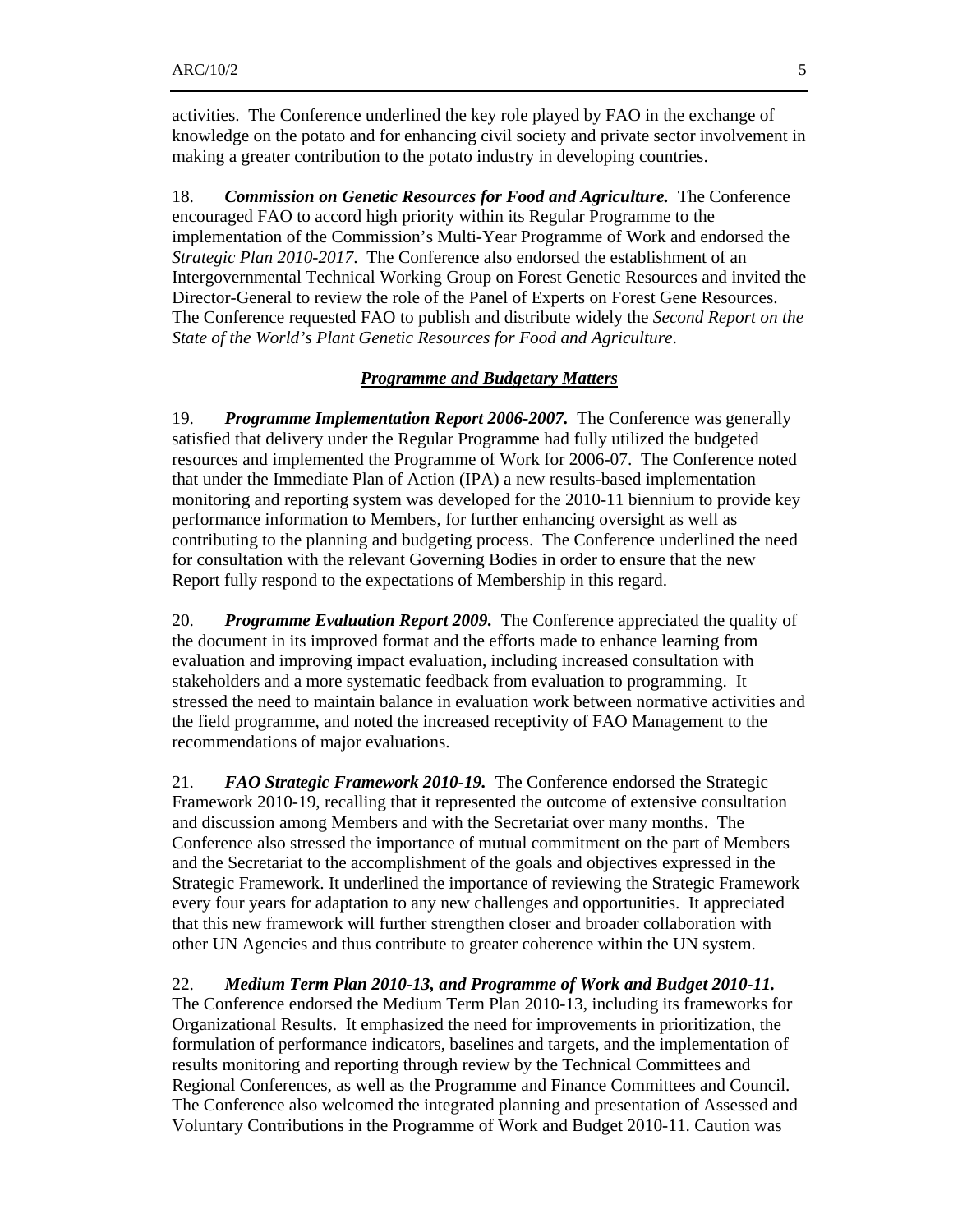raised against over-reliance on Voluntary Contributions for Regular Programme activities. The Conference clarified that, while both unidentified further efficiency savings and one-time savings needed to be achieved, the distinction was that the former required measures to attain recurring savings in 2010-11 and thereafter, while the latter should comprise initiatives aimed at realizing one-time, fortuitous savings only in the 2010-11 biennium. It requested that measures for unidentified further efficiency savings and one-time savings include in particular actions aimed at containing the costs of nonstaff human resources and official travel, while protecting the delivery of the technical and economic programmes of the Organization. The Conference adopted Resolution 3/2009 – Budgetary Appropriations 2010-11 – as shown in Annex I.

#### *Constitutional and Legal Matters – Amendments to the Basic Texts*

23. The Conference acknowledged with appreciation the very significant work accomplished on the revision of the Basic Texts required for the implementation of the IPA and commended all parties involved in the process. The Conference noted that the governance reform, as prescribed by the IPA, involved the adoption of a set of amendments to the Constitution, the General Rules of the Organization and the Financial Regulations, as well as a number of Resolutions clarifying the functions of the Governing Bodies and other governance processes, such as the reform of Programming, Budgeting and Results-Based Monitoring System. The Conference adopted the amendments to the Constitution, the General Rules of the Organization and to the Financial Regulations proposed by the Council at its Hundred and Thirty-sixth Session (Annex II).

#### *Follow-up to the Conference Directives*

- 24. The Conference called for a series of follow-up actions. In particular, it requested:
	- the Secretariat to ensure adequate Regular Programme support for the implementation of the *Global Plan of Action for Animal Genetic Resources* adopted by the Commission on Genetic Resources for Food and Agriculture.
	- the Commission on Genetic Resources for Food and Agriculture to continue overseeing and assessing the implementation of the *Global Plan of Action for Animal Genetic Resources* and to regularly report back to the Conference on the status of implementation of the *Global Plan of Action*.
	- the Committee on Fisheries (COFI) to provide further prioritization of the Programme of Work at the next Session of COFI.
	- the Committee on Forestry (COFO) to ensure that future sessions of COFO discuss priorities for FAO's support to Members in forestry.
	- the Secretariat to continue to help Members strengthen their capacities to develop effective responses to climate change mitigation and adaption with regard to forestry.
	- the Secretariat to prepare a report on the state of the world's forest genetic resources as a contribution to the agreed work plan of the Commission on Genetic Resources for Food and Agriculture.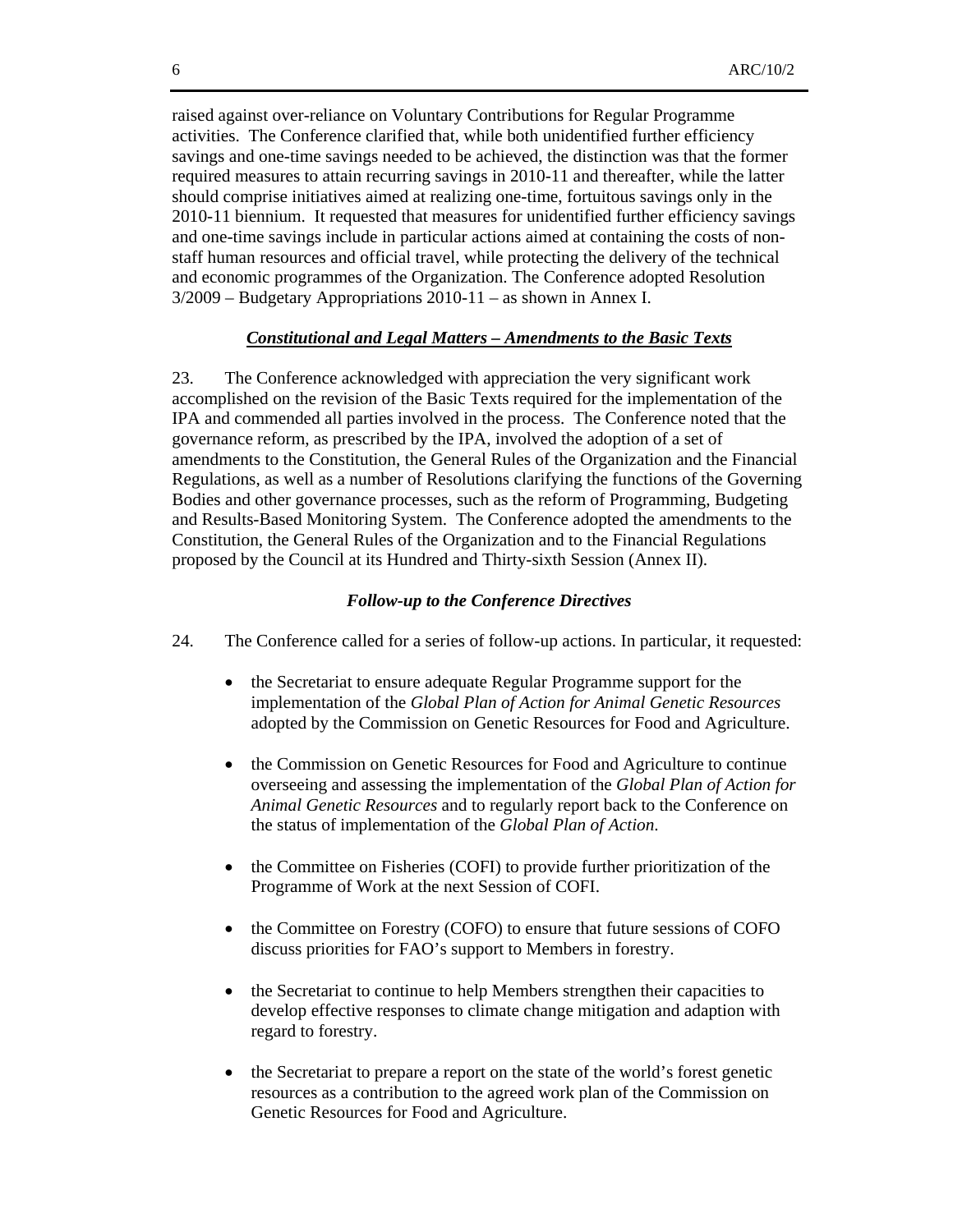- the Secretariat to present a priority paper for the Programme of Work and Budget 2012-13 at the  $22<sup>nd</sup>$  Session of the Committee on Agriculture.
- the Secretariat to ensure that measures for unidentified further efficiency savings and one-time savings include in particular actions aimed at containing the costs of non-staff human resources and official travel, while protecting the delivery of the technical and economic programmes of the Organization.
- the Director-General to report to the Finance Committee on on-going adjustments to the Programme of Work for unidentified further efficiency gains and one-time savings amounting to USD 22,800,000.
- the Secretariat to harmonize the proposed amendments to the General Rules of the Organization for the reform of the CFS with those regarding the implementation of the IPA, especially as regards Rule XXXIII of the General Rules of the Organization.
- the Commission on Genetic Resources for Food and Agriculture to report on its work to future sessions of the Conference.
- the Secretariat to publish and distribute widely the *Second Report on the State of the World's Plant Genetic Resources for Food and Agriculture*.
- the Director-General to bring Resolution 18/2009 "*Policies and arrangements for Access and Benefit-sharing for Genetic Resources for Food and Agriculture*" to the attention of the Executive Secretary of the Convention on Biological Diversity.

## **D. Implementation Of The Immediate Plan Of Action**

25. At its 35th session in November 2008, the Conference approved the Immediate Plan of Action (IPA) for FAO Renewal and established a time-bound Conference Committee (CoC-IEE) for continued follow-up to the Independent External Evaluation of FAO. The IPA is a five year programme of FAO reform from 2009 until 2013.

## *Overall Progress in 2009*

26. The outgoing Independent Chairperson of Council, Professor Noori Naeini, at Conference in November 2009 appreciated the significant progress that had been made in implementing the IPA in 2009. He highlighted as noteworthy achievements the establishment of results-based management, the move towards a results-based culture, progress in decentralization, delegation of responsibility, organizational restructuring and streamlining, greater attention to improved human resource management, and more effective governance . He also referred to other successful outcomes over the year, such as the launch of FAO's Internal Vision Statement demonstrating that staff is "proud to work for FAO". He also observed that such notable progress could not have been accomplished without the spirit of trust and increased collaboration between the Membership and the Management of FAO in jointly endeavouring to move forward with the reform of the Organization. He noted that considerable efforts were still needed in the future, and that the CoC-IEE would play a key oversight role.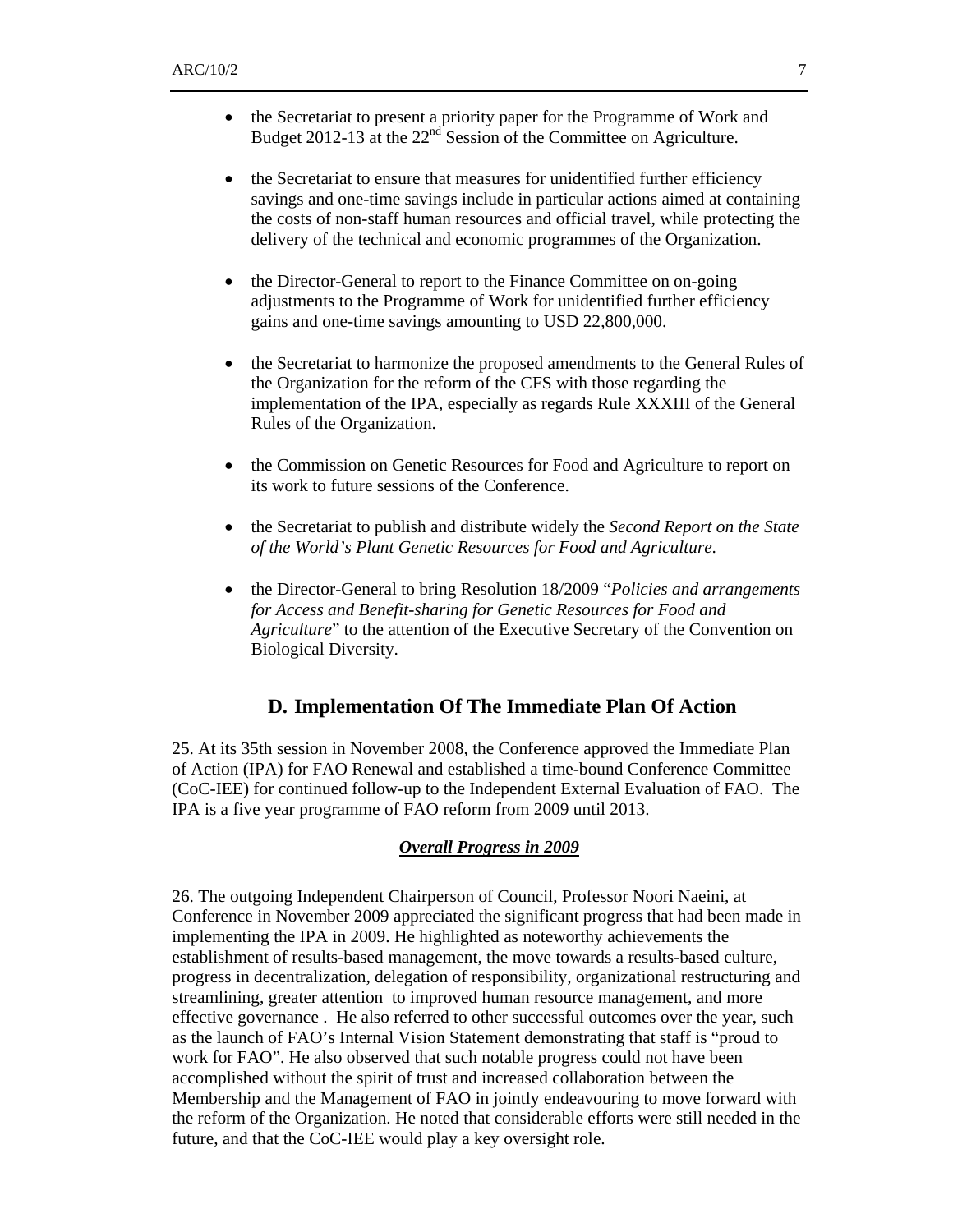27. The 2009 Conference, in Resolution 4/2009, noted with appreciation that major progress has been achieved in implementing many IPA actions in the course of 2009, along with related recommendations from the Root and Branch Review of administrative processes. It recognized that FAO renewal will continue to entail considerable efforts to carry out large and complex IPA projects in 2010-11, and to ensure long-term integration of culture change in the overall reform of the Organization. It acknowledged the spirit of collaboration and trust that has prevailed between the Membership and the Management of FAO in conducting the reform process as a joint endeavour, with full engagement and interactive participation of the Members, constant support of the Director-General, and committed involvement of the staff across the Organization.

## *IPA Actions in 2010/11*

28. In approving the Budgetary Appropriations for 2010-11 (CR 4/2009), the Conference provided full funding for implementation of the IPA reform programme planned in the Programme of Work and Budget 2010-11.The IPA reform programme for 2010-11 comprises, *inter alia*, implementation of a number of large, complex projects that will impact on the daily work of many FAO staff. IPA actions will predominantly fall into the five following areas:

- *Focus on Member needs through results-based programming, monitoring,*  reporting and resource mobilization<sup>1</sup>: The Organization will develop monitoring and reporting systems to provide key performance information to Members and further enhance the new planning and budgeting model. An organization-wide rollout of the staff appraisal system (PEMS) will be undertaken in 2010-11 to complete the "accountability link" between FAO Strategic Objectives and individual staff performance. Emphasis will be given to prioritization of the technical work of the Organization, which is an ongoing exercise that needs to be actively pursued throughout the first full cycle of results-based planning in 2010- 11. A Resource Mobilization and Management Strategy, comprising Impact Focus Areas, National Medium Term Priority Frameworks, and regional and subregional areas of priority action, will be implemented. This will also help ensure that voluntary contributions focus on the agreed results frameworks and improve Governing Body monitoring and oversight.
- *Functioning as one Organization by aligning structures, roles and responsibilities to the results framework*: The Headquarters structure will continue to be refined, and the Organization will invest in the essential infrastructure to enable staff in the Decentralized Offices to be able to use the same corporate tools and facilities as their colleagues in Headquarters. The Organization will also double the number of staff rotating between Headquarters and the Decentralized Offices to ensure the flow of knowledge and expertise between offices, and enrich the experiences and knowledge of the staff. Further clarifications of the functions of some units will be required to ensure that the Organization functions as one. FAO's partnerships will be enhanced and renewed, pursuing the possibilities for further joint activities and collaborative arrangements with the Rome-based agencies and the United Nations system, as well as the private sector and civil

l

<sup>&</sup>lt;sup>1</sup> Report of the CoC-IEE on the Immediate Plan of Action for FAO Renewal - C 2009/7, paragraph 72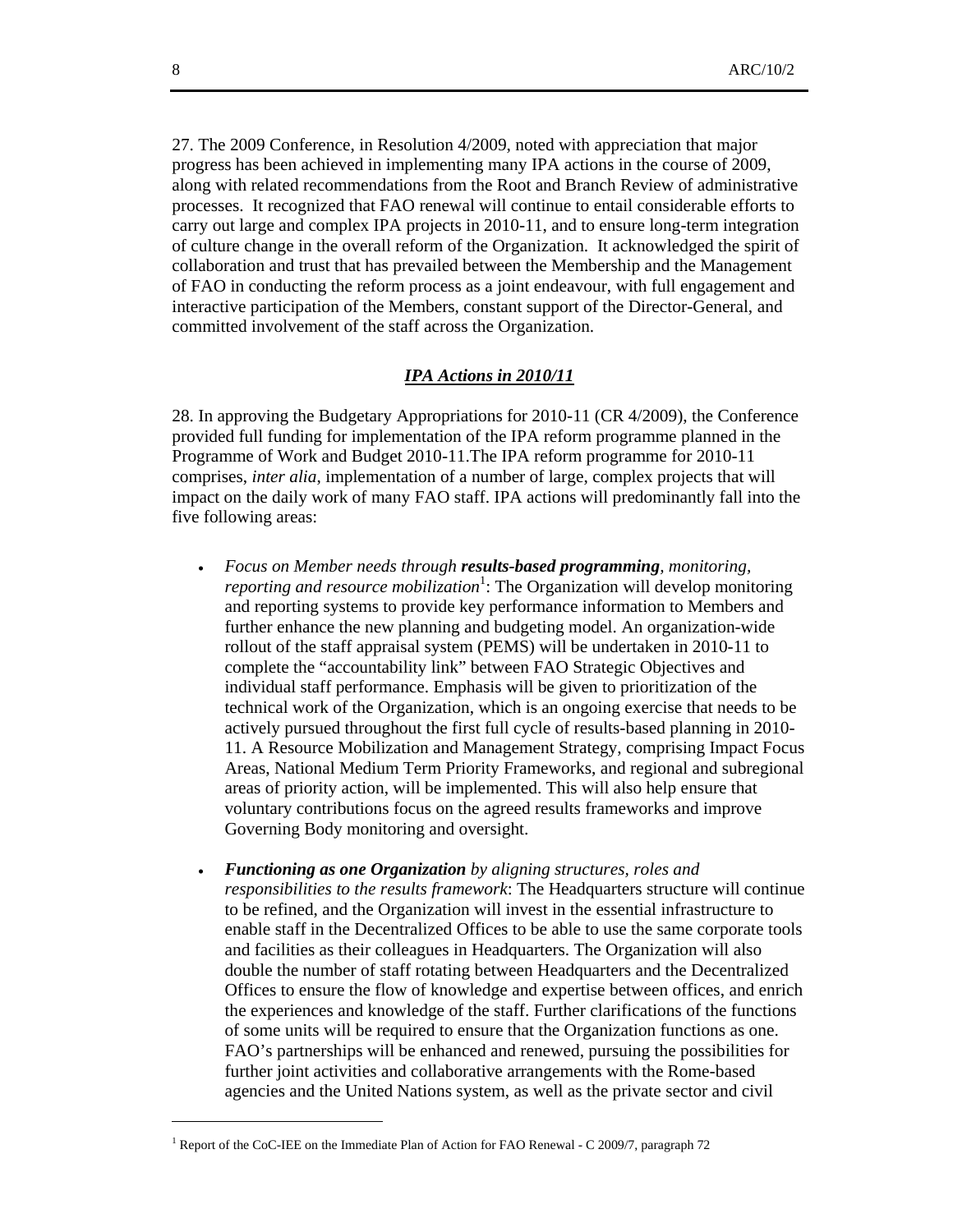society organizations.

- *Optimizing human resources through Human Resources policy, practice and culture change*: The Organization will fully develop a consistent system for the recruitment and development of young professionals, and invest in additional professional staff in the Human Resources Management Division. Important initiatives such as the staff rotation policy and the roll out of the Performance Evaluation and Management System will be carried out. Culture change activities will focus on monitoring the implementation of FAO's Internal Vision and ensuring the integration of culture change in the overall reform process.
- *Efficient use of Member contributions through reform of administrative and management systems*: The recommendations of the external Root and Branch review of administrative and support functions have been fully integrated in the IPA actions, including a number of activities to streamline and improve administrative processes. The functioning of the Shared Services Centres will be enhanced and the review and further automation of the registry function will commence. The new printing and distribution unit will be established and a range of improvements to headquarters and field procurement processes will be introduced. Administrative processes will continue to be streamlined, taking into consideration the results of the external review of the administrative activities of the Office of the Director-General. A pilot enterprise risk management project will be completed, which will assess FAO's current risk management structure/framework, identify gaps and inform the development of an Organization-wide Enterprise Risk Management Framework, which will contain the necessary elements to continuously improve the Organization's risk management capabilities. The implementation of International Public Sector Accounting Standards (IPSAS) will improve financial reporting, leading to increased confidence among Members and Donors. In addition, improved policies, processes and information systems in field locations will significantly improve the quality of financial information available to staff in DOs, supporting improved decision-making and risk management.
- *Improved articulation of Member needs through effective governance and oversight*: The evaluation function will be further strengthened, including in its advisory role on results-based management, programming and budgeting. Multiyear programmes of work for the Council, the Council Committees and the Regional Conferences will be further defined and prepared. The functions and Terms of Reference for the proposed Ethics Committee will remain under review of the relevant Governing Bodies.

### **E. The Impact Of Reform On The Decentralized Offices Network**

29. The IPA re-iterated the need for FAO to maintain a strong decentralized presence to help achieve its strategic objectives, to flexibly provide services to members and to function effectively as a knowledge organization. FAO Management was also requested to delegate increased responsibility to the DOs and to include DOs staff in the Organization's results-based performance assessment system. In addition, the IPA requested substantial change in FAO's governance structure, including making the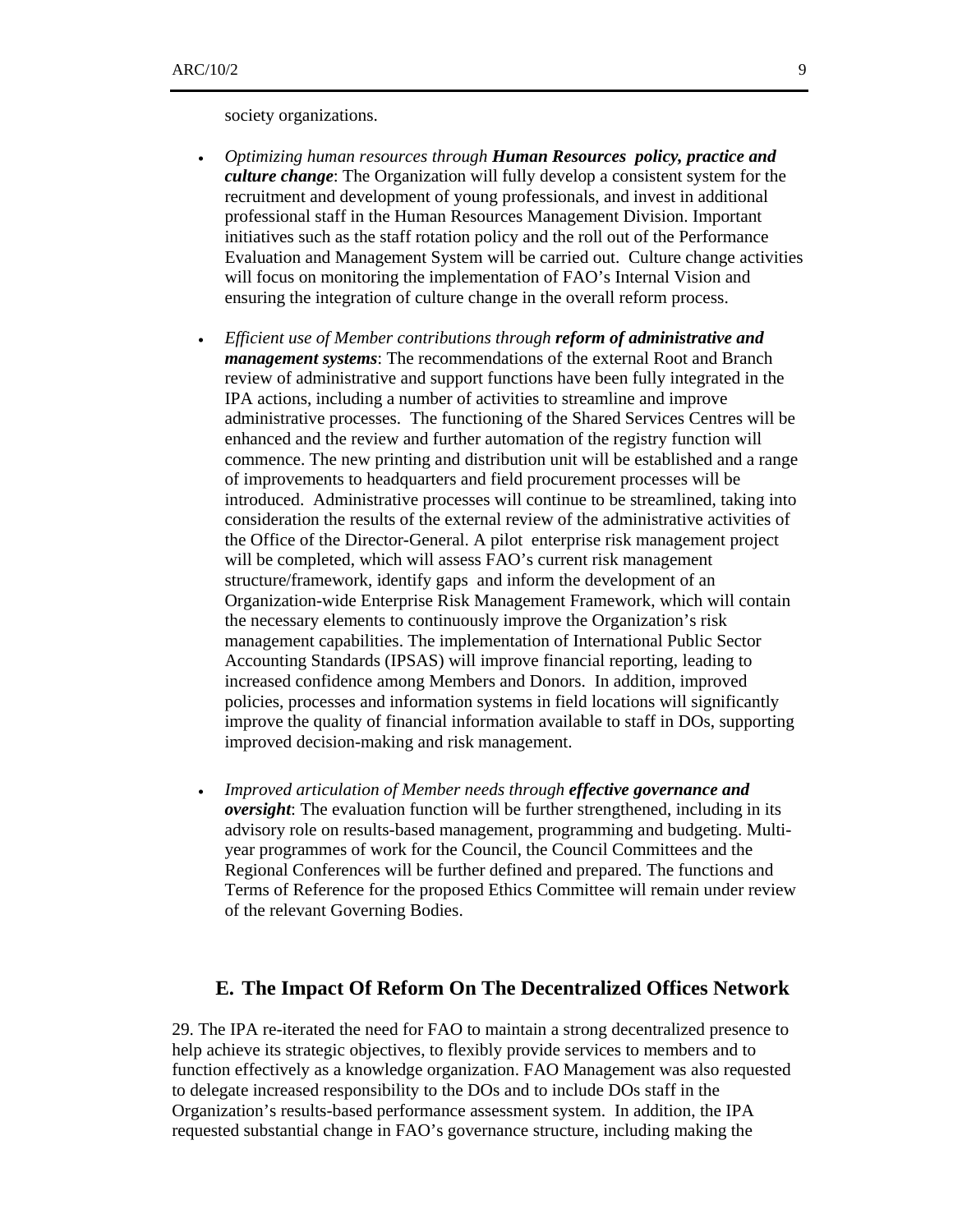Regional Conferences a part of the Governing Bodies. In 2009, Members took a strong interest in decentralization and the topic was covered at four formal and two informal meetings.

#### *IPA actions Directly Impacting Decentralization*

30. The relevant IPA matrix covers 15 actions. Of these, six have been completed and nine are under implementation; of the latter, progress on three is contingent upon action by Member States (see Annex III). The main changes implemented as a result of these IPA actions are:

- Greater involvement of Regional Offices in decision-making, programming and budgeting for the Organization. This includes the transfer of primary reporting lines for FAO Representatives and technical officers in the region to the heads of the Regional Offices.
- Administrative streamlining to support improved functioning of DOs with substantially greater authority handed over to Country Offices.
- Progressively adjusting the skills mix of, and training for, Regional and Subregional Offices technical staff in accordance with evolving (sub) regional needs and priorities.
- Introducing a benchmarking and performance-based reporting and monitoring system for DOs.
- Upgrading the ICT infrastructure and systems in the DOs to enable them to use the same corporate tools and facilities as Headquarters.

## *Other Reforms Affecting the DOs Network*

31. The effectiveness of decentralization is inextricably intertwined with progress in a range of other areas of the IPA such as reform of programming and budgeting, the smooth roll-out of the decentralization of TCP, resource mobilization, adoption of International Public Sector Accounting Standards (IPSAS), reform of Regional Conferences, Headquarters restructuring, culture change and administrative and human resources management reform. Many of the IPA's change initiatives will also have significant impact on the decentralization process (see Annex IV). Some of the key aspects of these changes are summarized below:

- DOs will progressively assume a greater role in strategic planning, prioritysetting and resource mobilization. They will also take active part in the progressive formulation and introduction of Impact Focus Areas which would facilitate the responsiveness of the Organization to decentralized priorities.
- The ability of DOs to quickly respond to country, subregional and regional needs will also be enhanced by decentralization of the Technical Cooperation Programme (TCP).
- The Organization will double the number of staff rotating between Headquarters and the DOs to ensure the flow of knowledge and expertise between offices, and enrich the experiences and knowledge of the staff.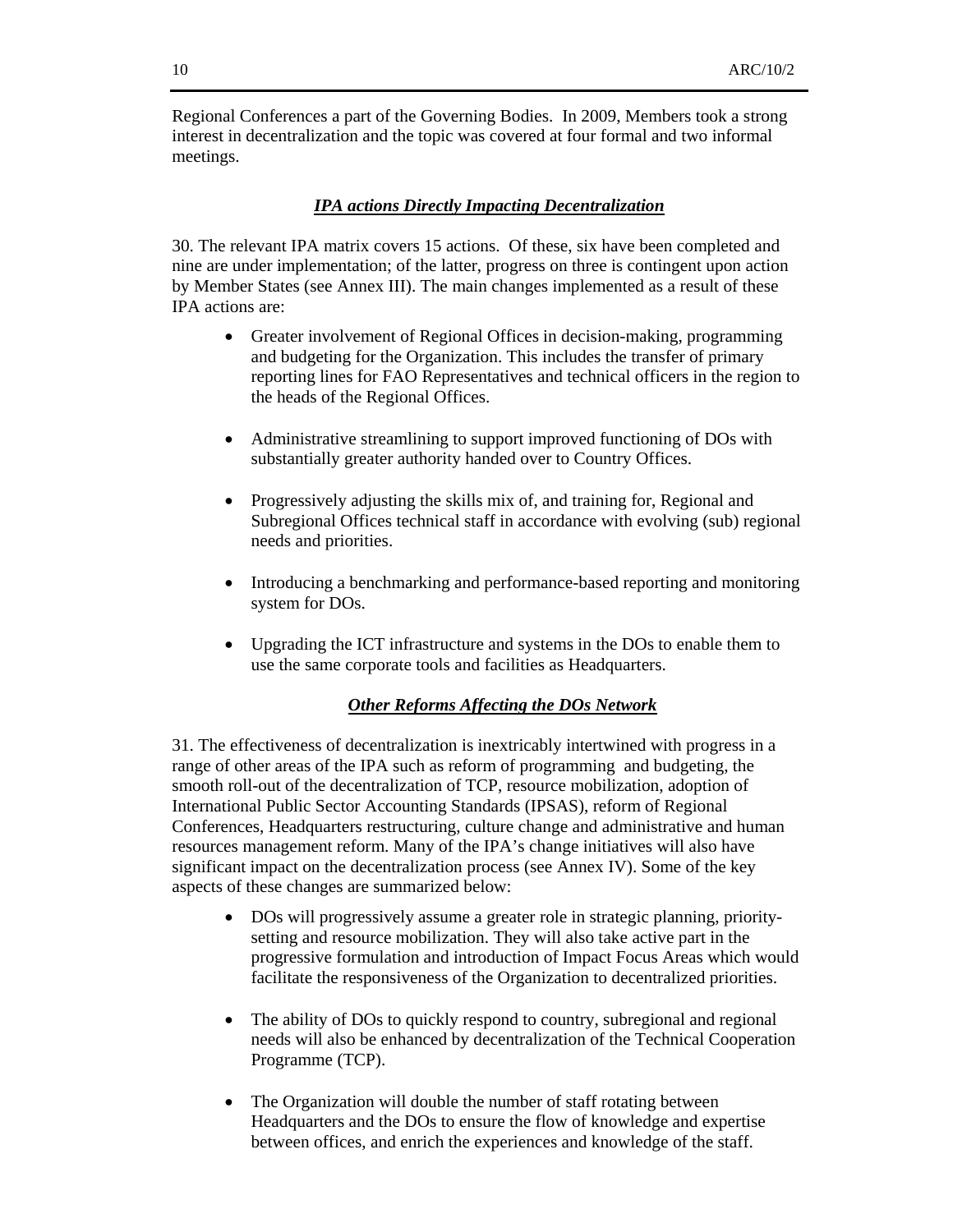- The enhanced responsibilities of the Regional Conference as a governing body of the Organization and a stronger articulation by the Regional Conferences of FAO's regional priority areas with agreed global strategic objectives.
- Enhanced partnerships will lead to greater potential for collaboration with regional organizations, better alignment of FAO's interventions with that of the other members of the UN country team and improved possibilities for engagement with national institutions and private sector entities.
- Continued reform of Human Resources policies, emphasizing improvements in performance evaluation and management, leadership training; management information reporting and improved support to restructuring; and streamlining initiatives.

In addition to the above IPA actions, the Secretariat is also preparing separate strategy documents on Capacity Development and Information and Knowledge Management which will improve the work of DOs in these areas.

#### *Impact on Regional Offices*

32. An important change in FAO's decentralized structure is the strengthening of Regional Offices. Working as appropriate with Subregional Offices which are an integral part of the Regional Offices, Regional Offices have taken on new responsibilities for: (i) overseeing the Country Offices, including the management of resources of the FAO Representations (FAORs) network; (ii) managing the non-emergency TCP programme in the respective regions; (iii) leading the strategic planning, programming and budgeting process for the region; (iv) supervising regional technical officers; (v) organizing and servicing the strengthened Regional Conferences; (vi) leading partnerships, particularly with regional organizations; and (vii) supporting Country Offices on matters dealing with UN reforms. The CoC-IEE recommended to the 2009 Conference that funding of Regional Offices must be commensurate with their new responsibilities.

### *Medium to Long-term Vision on the Structure and Functioning of FAO's Decentralized Offices Network*

33. IPA action item 3.84 requested Management to conduct a review of FAO's Country Office network on the basis of a number of specified criteria. The objective was to ensure that, at a minimum, the structural budget deficit for the network is eliminated through alternate forms of country presence. The analysis of the criteria done by the Management was discussed at four meetings of the CoC-IEE Working Groups in 2009. Despite intensive debate, consensus could not be reached on this subject. In the meantime, the CoC-IEE, and subsequently the Conference, agreed to address the structural budgetary deficit in the Country Offices network by removing the standard reduction for post vacancies (i.e. eliminating application of the Lapse Factor for the FAORs network budget), and endorsed interim measures proposed by Management consisting of: appointing Emergency Coordinators as Officers-in-Charge of FAORs, where feasible and with the agreement of donors; placing current FAO Representatives against vacant posts in the Regional and Subregional Offices; and outposting Regional and Subregional Technical Officers to serve additionally as FAO Representatives.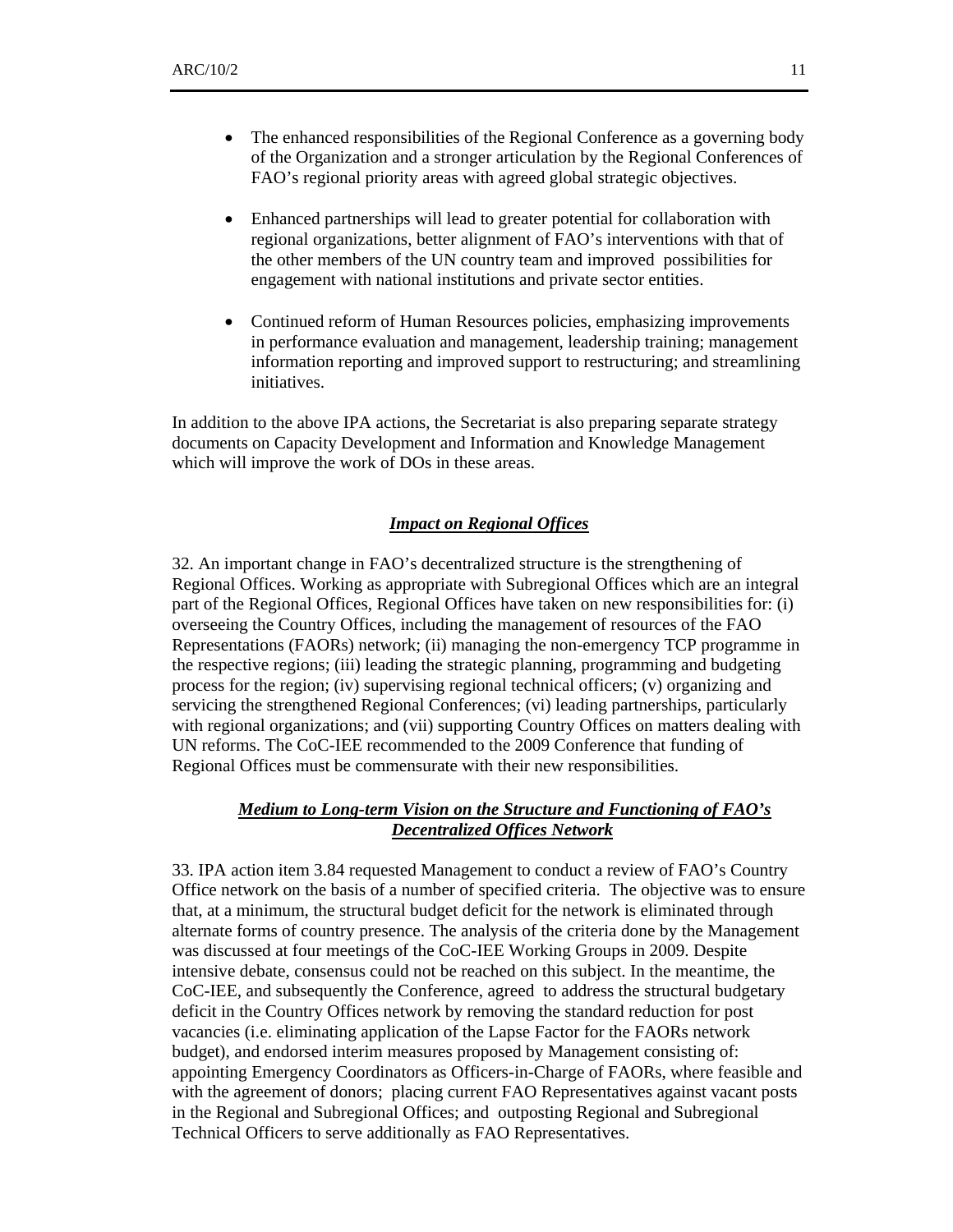34. In this context, the CoC-IEE meetings in 2009, with endorsement by the Conference in November 2009, requested the Management to prepare for discussion at the Regional Conferences a medium- to long-term vision related to the structure and functioning of the DOs network, taking account of the IPA actions on decentralization. A draft document to that effect is provided as an Addendum for discussion by Regional Conferences. After receiving inputs from the Regional Conferences, Management will present in 2010 proposals to the relevant Governing Bodies for review and decision.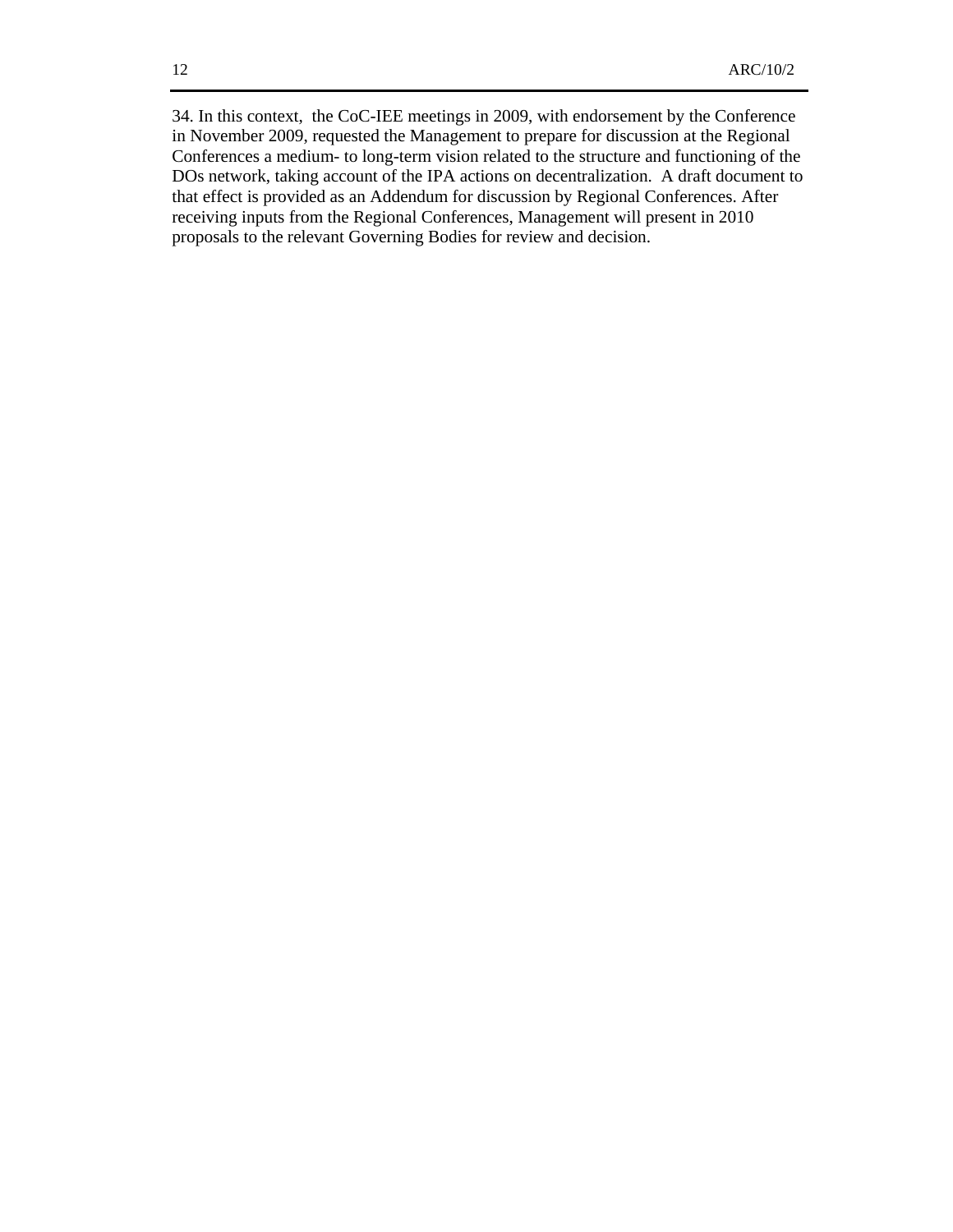Annex I

## **RESOLUTION 3/2009 Budgetary Appropriations 2010-11**

#### **THE CONFERENCE,**

**Having considered** the Director-General's Programme of Work and Budget;

**Emphasizing** the imperative of protecting the technical and economic programmes;

**Having considered** the proposed total net appropriation of USD 990,200,000 for the financial period 2010-11 at the 2008-09 rate of Euro 1= USD 1.36 which assumes US dollar and Euro expenditure equal to USD 431,550,000 and Euros 410,813,000;

**Having considered** that the above net appropriation is equivalent to USD 1,000,526,000 at the budget rate of Euro 1 = USD 1.38 established for 2010-11 after translation of the Euro portion;

- 1. **Approves** the Programme of Work proposed by the Director-General for 2010-11 as follows:
	- a) Appropriations are voted at a rate of Euro  $1 =$  USD 1.38 for the following purposes:

**USD** 

| Chapter 1:                            | A - Sustainable intensification of crop production                                                                                                             | 50,370,000    |  |
|---------------------------------------|----------------------------------------------------------------------------------------------------------------------------------------------------------------|---------------|--|
| Chapter 2:                            | B - Increased sustainable livestock production                                                                                                                 | 32,566,000    |  |
| Chapter 3:                            | C - Sustainable management and use of fisheries and aquaculture resources                                                                                      | 57,090,000    |  |
| Chapter 4:                            | D - Improved quality and safety of food at all stages of the food chain                                                                                        | 25,337,000    |  |
| Chapter 5:                            | E - Sustainable management of forests and trees                                                                                                                | 43,569,000    |  |
| Chapter 6:                            | F - Sustainable management of land, water and genetic resources and<br>improved responses to global environmental challenges affecting food<br>and agriculture | 54,645,000    |  |
| Chapter 7:                            | G - Enabling environment for markets to improve livelihoods<br>and rural development                                                                           | 41,612,000    |  |
| Chapter 8:                            | H - Improved food security and better nutrition                                                                                                                | 60,509,000    |  |
| Chapter 9:                            | I - Improved preparedness for, and effective response to, food and<br>agricultural threats and emergencies                                                     | 7,848,000     |  |
| Chapter 10:                           | K - Gender equity in access to resources, goods, services and<br>decision-making in the rural areas                                                            | 10,284,000    |  |
| Chapter 11:                           | L - Increased and more effective public and private investment in<br>agriculture and rural development                                                         | 38,643,000    |  |
| Chapter 12:                           | X - Effective collaboration with Member States and stakeholders                                                                                                | 225,457,000   |  |
| Chapter 13:                           | Y - Efficient and effective administration                                                                                                                     | 122,914,000   |  |
| Chapter 14:                           | <b>FAOR Programme</b>                                                                                                                                          | 88,204,000    |  |
| Chapter 15:                           | <b>Technical Cooperation Programme</b>                                                                                                                         | 111,694,000   |  |
| Chapter 16:                           | Contingencies                                                                                                                                                  | 600,000       |  |
| Chapter 17:                           | Capital Expenditure                                                                                                                                            | 27,118,000    |  |
| Chapter 18:                           | Security Expenditure                                                                                                                                           | 24,866,000    |  |
| Unidentified further efficiency gains |                                                                                                                                                                | (12,400,000)  |  |
| One-time savings                      |                                                                                                                                                                | (10,400,000)  |  |
| <b>Total Appropriation (Net)</b>      |                                                                                                                                                                | 1,000,526,000 |  |
| Chapter 19:                           | Transfer to Tax Equalization Fund                                                                                                                              | 98,092,000    |  |
|                                       | <b>Total Appropriation (Gross)</b><br>1,098,618,000                                                                                                            |               |  |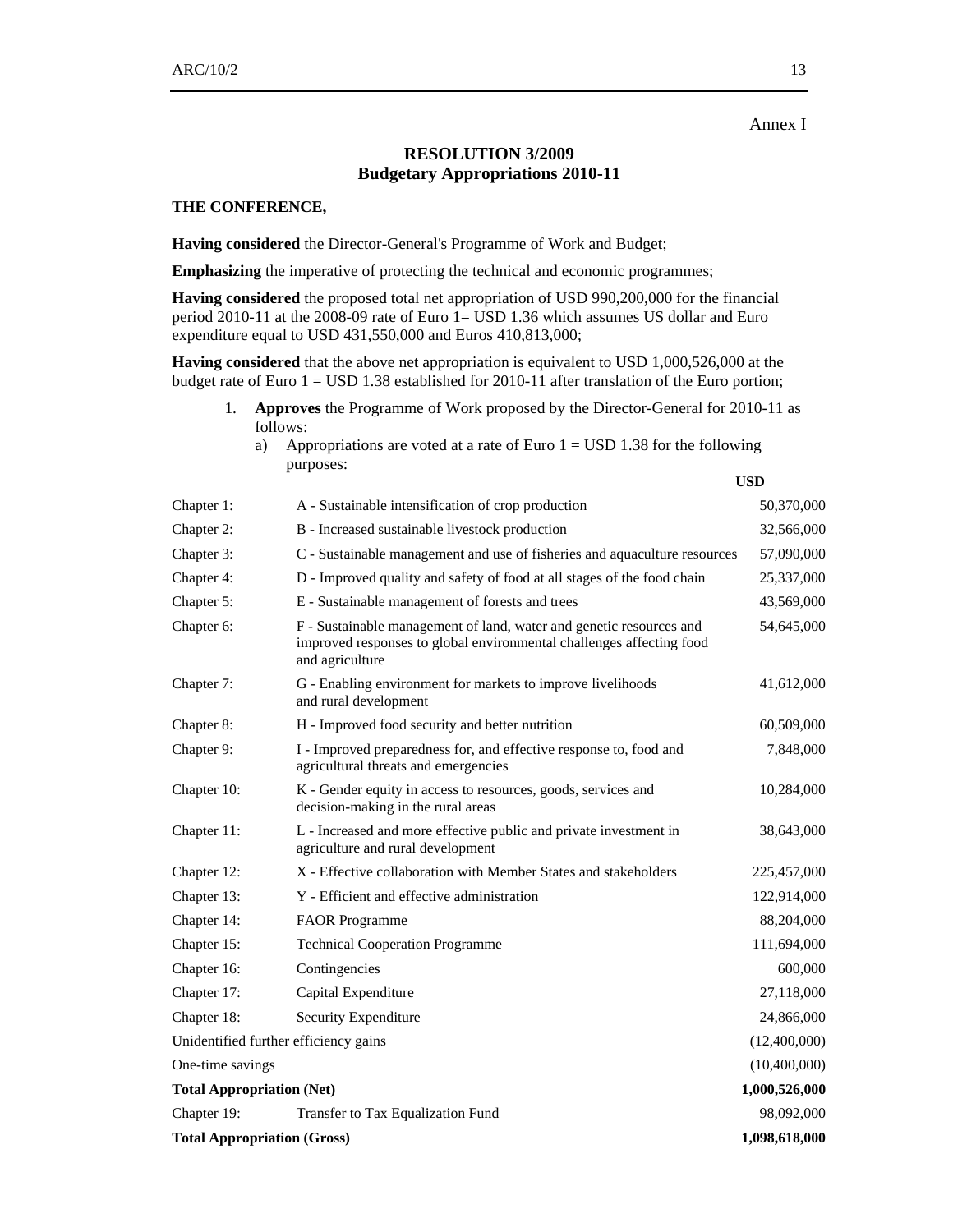- b) The appropriations (net) voted in paragraph (a) above include an amount of USD 39,600,000 to fund the implementation of the Immediate Plan of Action, comprising an estimated amount of USD 18,200,000 for net recurring costs and USD 21,400,000 for investment costs, as contained in the Report of the CoC-IEE to the FAO Conference on the Immediate Plan of Action for FAO Renewal (C 2009/7).
- c) The appropriations (net) voted in paragraph (a) above minus estimated Miscellaneous Income in the amount of USD 5,000,000, and minus USD 2,500,000 to be carried over from the 2008-09 biennium (see paragraph 2 below), shall be financed by assessed contributions from Member Nations of USD 993,026,000 to implement the Programme of Work.
- d) Such contributions shall be established in US dollars and Euro and shall consist of USD 424,050,000 and Euro 410,813,000. This takes into account a split of 43.1% US dollars and 56.9% Euro for the appropriations (net) and of 100% US dollars for Miscellaneous Income and the carry-over from the 2008-09 biennium.
- e) An additional amount of USD 14,100,000 shall also be financed by assessed contributions from Member Nations to fund the After-service Medical Coverage (ASMC) past service liability. The contributions shall be established in US dollars and Euro, taking into account a split of 32.6% US dollars and 67.4% Euro, and shall therefore amount to USD 4,597,000 and Euro 6,861,000.
- f) The total contributions due from Member Nations to implement the approved Programme of Work and to fund the amortization of ASMC shall amount to USD 428,647,000 and Euro 417,674,000. Such contributions due from Member Nations in 2010 and 2011 shall be paid in accordance with the scale of contributions adopted by the Conference at its Thirty-sixth Session.
- g) In establishing the actual amounts of contributions to be paid by individual Member Nations, a further amount shall be charged through the Tax Equalization Fund for any Member Nation that levies taxes on the salaries, emoluments and indemnities received by staff members from FAO and which are reimbursed to the staff members by the Organization. An estimate of USD 7,800,000 has been foreseen for this purpose.
- 2. **Authorizes** the Director-General to transfer any unspent balance up to USD 2,500,000 against the budgetary appropriation for 2008-09 from other budgetary chapters in favour of Chapter 17 (Capital Expenditure), with any unspent balance under Chapter 17 to be carried over to the next biennium in accordance with Financial Regulation 6.11. The precise amounts transferred will be reported by the Director-General to the Finance Committee Session in April 2010 in the final budgetary performance report for 2008-09.
- 3. **Requests** the Director-General to report to the Finance Committee on-going adjustments to the Programme of Work for unidentified further efficiency gains and one-time savings amounting to USD 22,800,000 referred to in paragraph 1(a) above which are currently not reflected in the chapter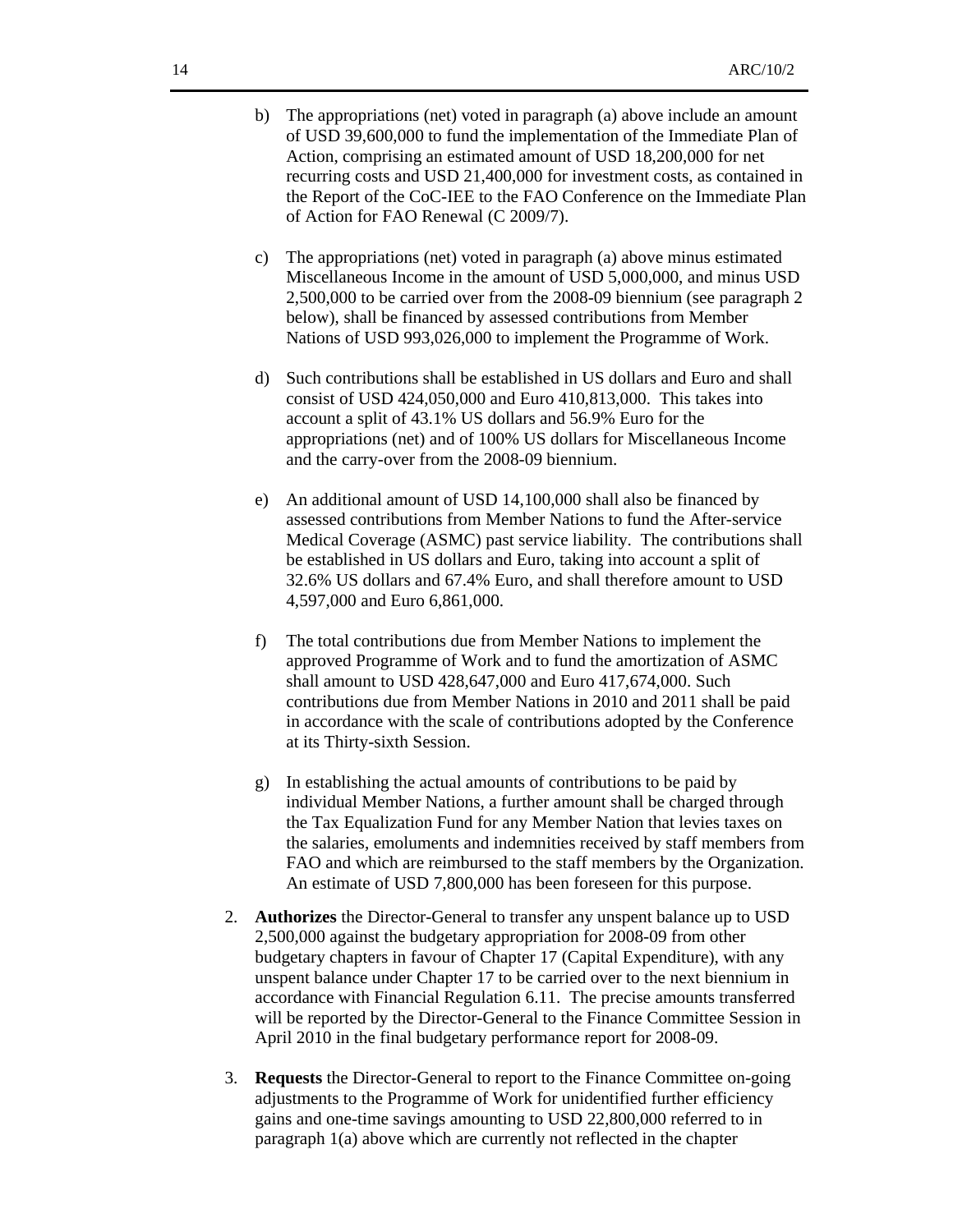structure, noting that both within chapter transfers and transfers from one chapter to another required to implement the proposals will be handled in accordance with Financial Regulation 4.5.

4. **Encourages** Members to provide voluntary contributions to facilitate implementation of the unified Programme of Work under the Results Framework.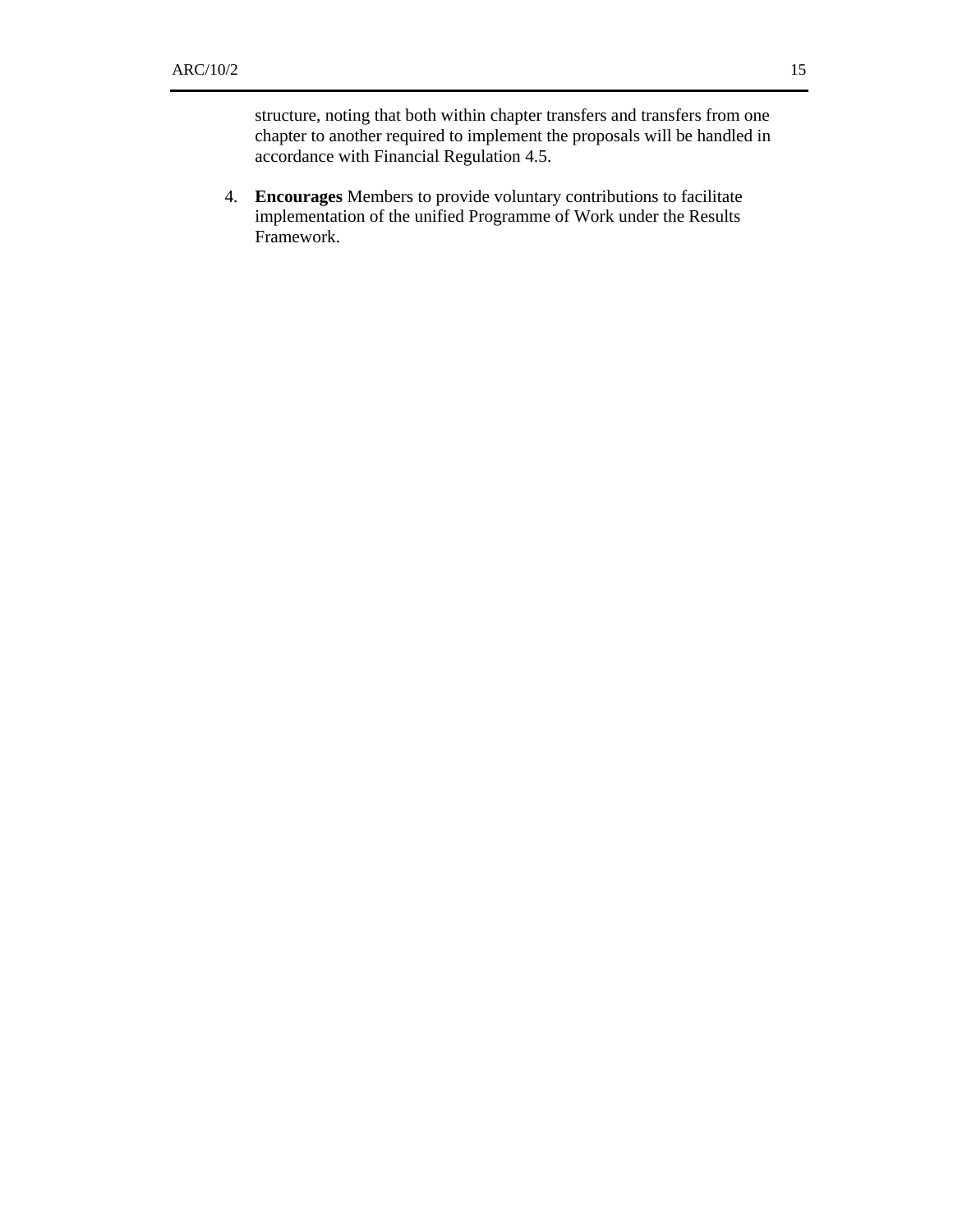#### Annex II

## **Reference list of the main amendments made by the Conference to the Basic Texts of the Organization for the implementation of the IPA**

- Regional Conferences
- New date of the Conference Session
- Reporting lines of the Technical Committees and the Regional Conferences
- Independent Chairperson of the Council
- Changes to functions of the Council
- Revised cycle of Programme and Budget preparation and of Governing Body sessions and elimination of the summary Programme of Work and Budget
- Programme Committee
- Finance Committee
- Committee on Constitutional and Legal Matters
- Committee on Commodity Problems
- Committee on Agriculture
- Committee on World Food Security
- Appointment of the Director-General
- Delegation of authority by the Director-General
- Appointment to the posts of Deputy Directors-General.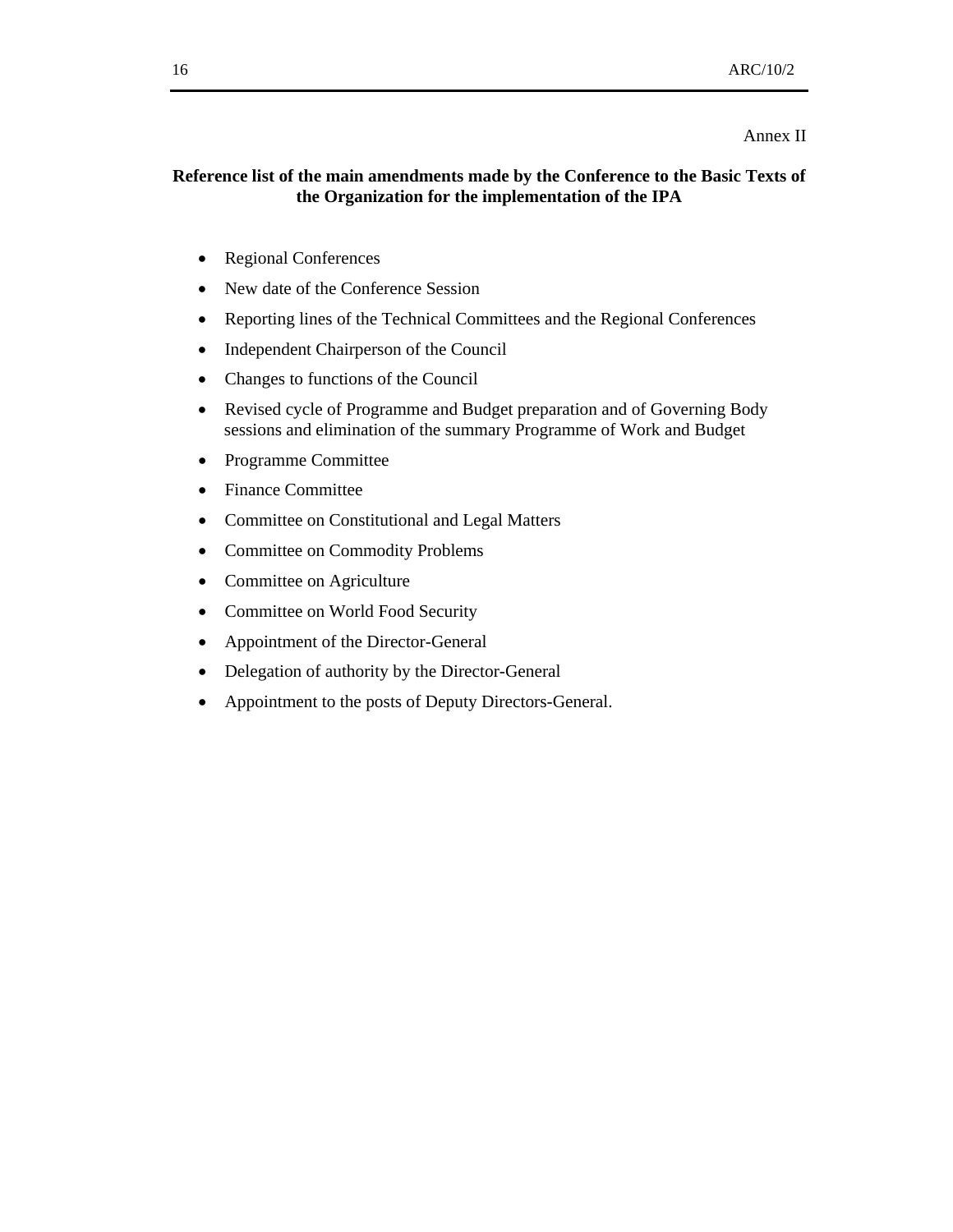## **Annex III. Status of IPA actions assigned to Project 6 on Decentralization**

| <b>IPA</b><br><b>Action</b> | <b>Deliverable</b>                                                                                                                                                                                                | <b>Status</b>  | <b>Comments</b>                                                                                                                                                       |
|-----------------------------|-------------------------------------------------------------------------------------------------------------------------------------------------------------------------------------------------------------------|----------------|-----------------------------------------------------------------------------------------------------------------------------------------------------------------------|
| 3.76                        | The Programme and Finance Committees<br>will support the Council in providing policy<br>oversight of<br>all<br>aspects<br>of<br>the<br>Decentralization including in particular the<br>implementation of the IPA. | In<br>progress | During 2009, monitoring of decentralization issues<br>was done by the CoC-IEE.                                                                                        |
| 3.77                        | Organize Senior Management Meetings so<br>that ADGs/RRs can be present via video<br>link.                                                                                                                         | Completed      | Activity ongoing                                                                                                                                                      |
| 3.78                        | Transfer the primary reporting line for<br>decentralized technical officers in the<br>regional offices to the ADGs/RRs, or where<br>more appropriate for subregional staff to, the<br>subregional coordinator     | Completed      | The Director-General issued a Bulletin implementing<br>the new reporting lines.                                                                                       |
| 3.79                        | Fully involve ADGs/RRs in programming<br>and budgeting.                                                                                                                                                           | Completed      | The role of ADG/RRs in the preparation of the<br>PWB/MTP 2010-11 was considerably expanded and<br>will continue to expand with the preparation of the<br>PWB 2012-13. |
| 3.80                        | Transfer<br>budget<br>and<br>programme<br>responsibility of technical officers in the<br>regional officer to the ADG/RRs                                                                                          | Completed      | This was already realized in the preparation of the<br>PWB/MTP 2010-11.                                                                                               |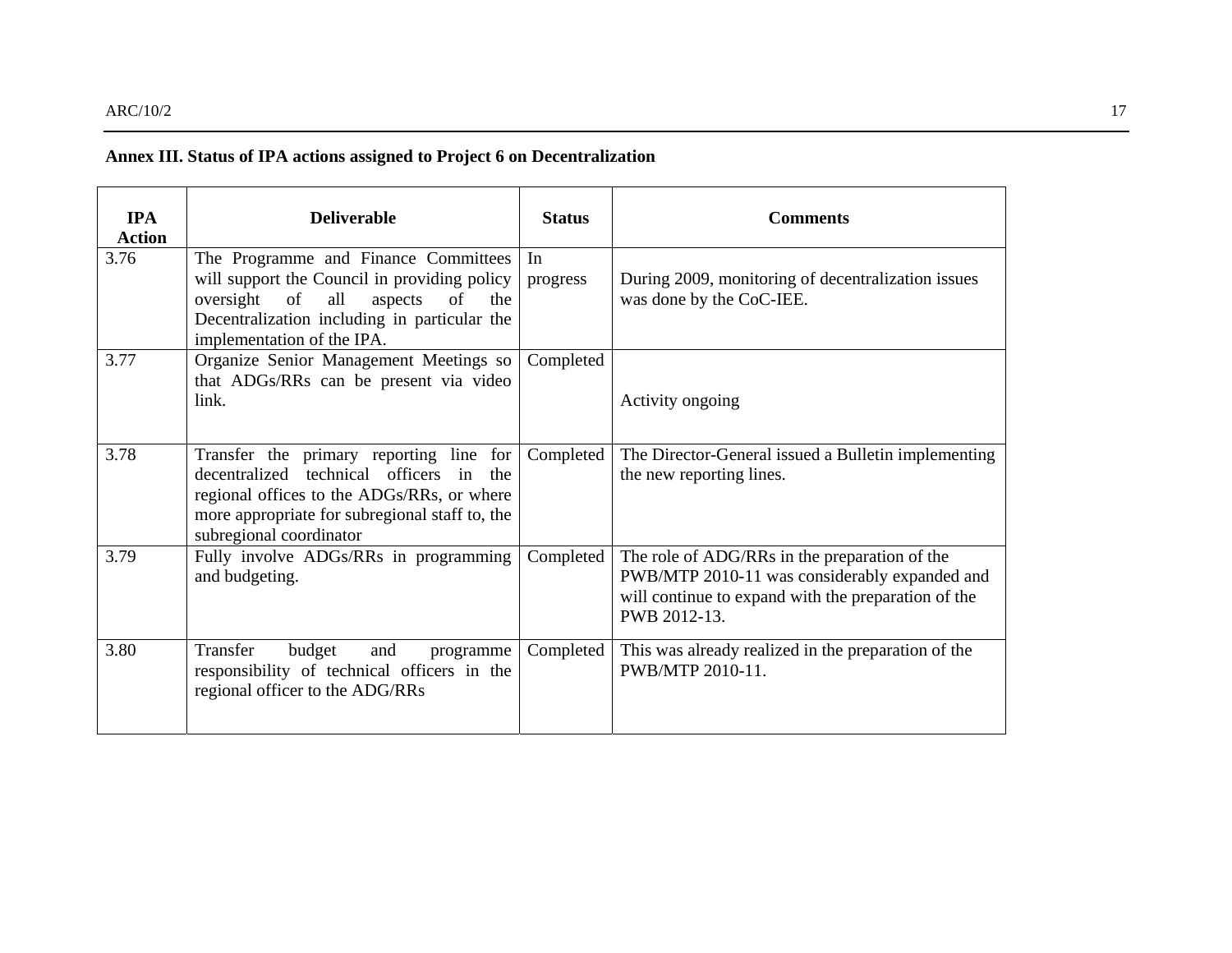| 3.81 | Transfer primary responsibility for technical<br>and substantive aspects of supervising<br>FAORs to the ADG/RRs with, where<br>appropriate, the reporting line to the ADG<br>through the sub-regional coordinator. A unit<br>in the office responsible for operations will<br>handle overall coordination, liaison between<br>regions etc. | Completed      | Primary responsibility for FAO Representatives has<br>been transferred to ADGs/RRs. The Office of<br>Support to Decentralization (OSD) has been set up to<br>handle coordination, liaison, etc.                                                                                                                                                                                                                                                                                                                                                                                                                                                                                                                                                                                              |
|------|--------------------------------------------------------------------------------------------------------------------------------------------------------------------------------------------------------------------------------------------------------------------------------------------------------------------------------------------|----------------|----------------------------------------------------------------------------------------------------------------------------------------------------------------------------------------------------------------------------------------------------------------------------------------------------------------------------------------------------------------------------------------------------------------------------------------------------------------------------------------------------------------------------------------------------------------------------------------------------------------------------------------------------------------------------------------------------------------------------------------------------------------------------------------------|
| 3.82 | Revise delegated authorities to DOs and<br>control procedures                                                                                                                                                                                                                                                                              | In<br>Progress | Delegated authorities for procurement and letters of<br>Agreement have been revised and training is<br>underway. Further delegations are under preparation.                                                                                                                                                                                                                                                                                                                                                                                                                                                                                                                                                                                                                                  |
| 3.83 | Discontinue administrative responsibilities<br>with subregional offices to allow them to<br>function fully as technical support units to<br>countries in the subregion.                                                                                                                                                                    | Completed      | SROs have no administrative responsibilities vis-à-<br>vis country offices.                                                                                                                                                                                                                                                                                                                                                                                                                                                                                                                                                                                                                                                                                                                  |
| 3.84 | Rationalize coverage of Country Offices                                                                                                                                                                                                                                                                                                    | In<br>Progress | Four documents with a section on country coverage<br>were submitted to the CoC-IEE in 2009. No<br>consensus was reached on this subject and the<br>Management was asked to prepare a medium- to<br>long-vision on the structure and functioning of the<br>DOs network. Meanwhile, the CoC-IEE, and<br>subsequently the Conference, agreed to address the<br>structural budgetary deficit in the Country Office<br>network by removing the standard reduction for post<br>vacancies (i.e. eliminating application of the Lapse<br>Factor for the FAOR Network) budget, and endorsed<br>interim measures proposed by Management<br>consisting of: appointing Emergency Coordinators<br>as Officers-in-Charge of FAORs, where feasible and<br>with the agreement of donors; placing current FAO |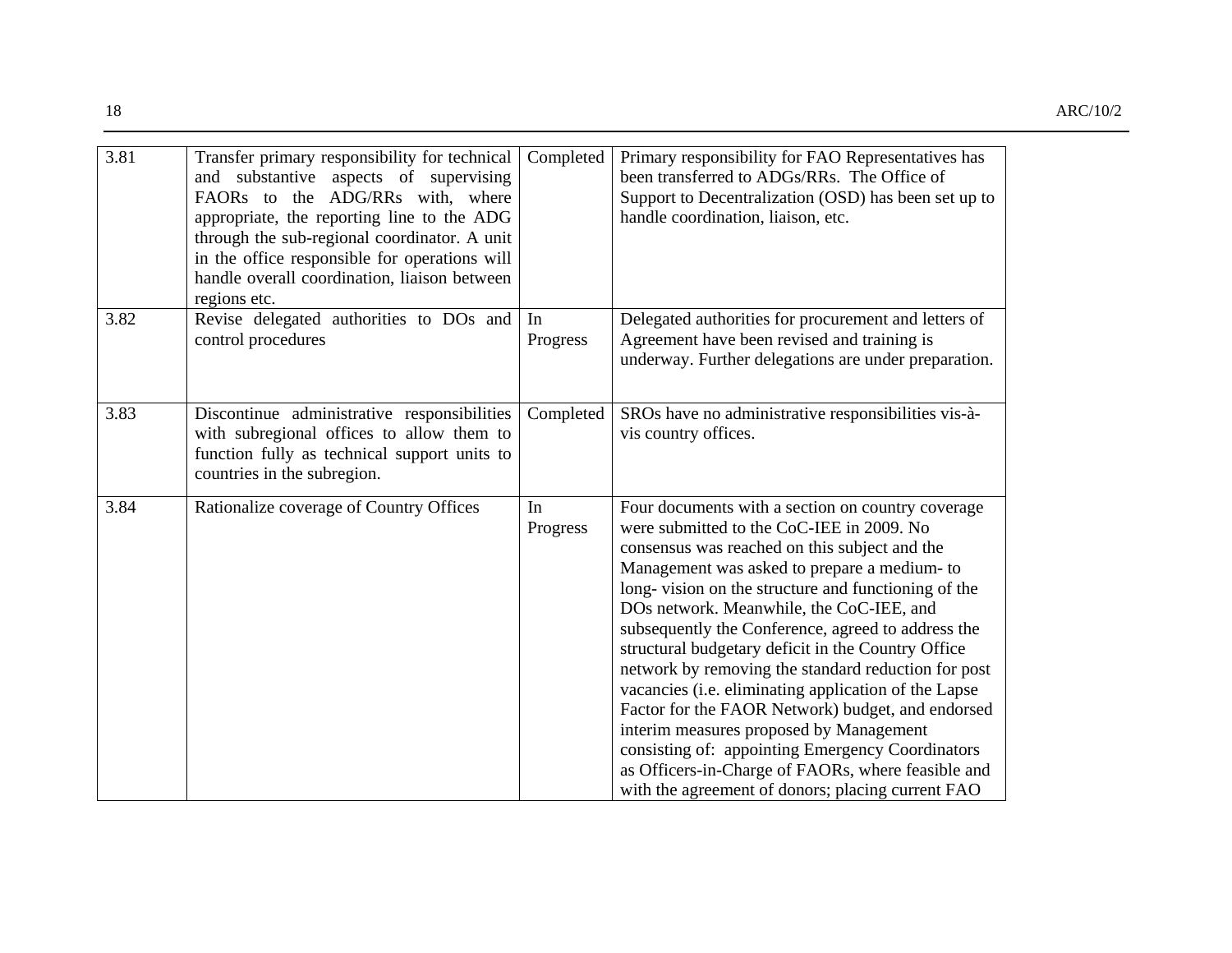|      |                                                                                                                                                                                                                                                                  |                | Representatives against vacant posts in Regional and<br>Subregional Offices; and outposting Regional and<br>Subregional Technical Officers to serve additionally<br>as FAO Representatives.                                                                        |
|------|------------------------------------------------------------------------------------------------------------------------------------------------------------------------------------------------------------------------------------------------------------------|----------------|--------------------------------------------------------------------------------------------------------------------------------------------------------------------------------------------------------------------------------------------------------------------|
| 3.85 | Adjust composition of Regional Office and<br>Subregional Office staffing in line with<br>priority needs, reviewed in the light of UN<br>system offices                                                                                                           | Completed      | The skills mix review was finalized and the results<br>included in the PWB 2010-2011. Changes will be<br>implemented incrementally in the course of the<br>biennium. The skills mix will be reviewed again in<br>the context of the preparation of the PWB 2012-13 |
| 3.86 | Clarify coverage of the Near East Regional<br>Office                                                                                                                                                                                                             | In<br>Progress | A document was provided to the CoC-IEE in 2009<br>on this subject. The CoC-IEE subsequently requested<br>the Near-East Regional Group to examine this issue.                                                                                                       |
| 3.87 | Redefine<br>descriptions, profile<br>job<br>of<br>competencies (including policy competence)<br>recruitment<br>and performance<br>appraisal<br>competitive)<br>procedures<br>for<br>(open<br>ADG/RRs, Subregional Coordinators and<br><b>FAO</b> Representatives | In<br>Progress | Revised job profiles of FAO Reps, RRs and SRCs<br>have been prepared and reflected in recent Vacancy<br>Announcements. A further review of competencies<br>will be undertaken by CSH and OSD.                                                                      |
| 3.88 | Introduce benchmarks and a performance-<br>based reporting and monitoring system for<br>DO <sub>s</sub> .                                                                                                                                                        | In<br>progress | Work is ongoing to define the new system and its<br>relation to Results-Based Management.                                                                                                                                                                          |
| 3.89 | Strengthen staff training                                                                                                                                                                                                                                        | In<br>progress | A new training strategy is under preparation.                                                                                                                                                                                                                      |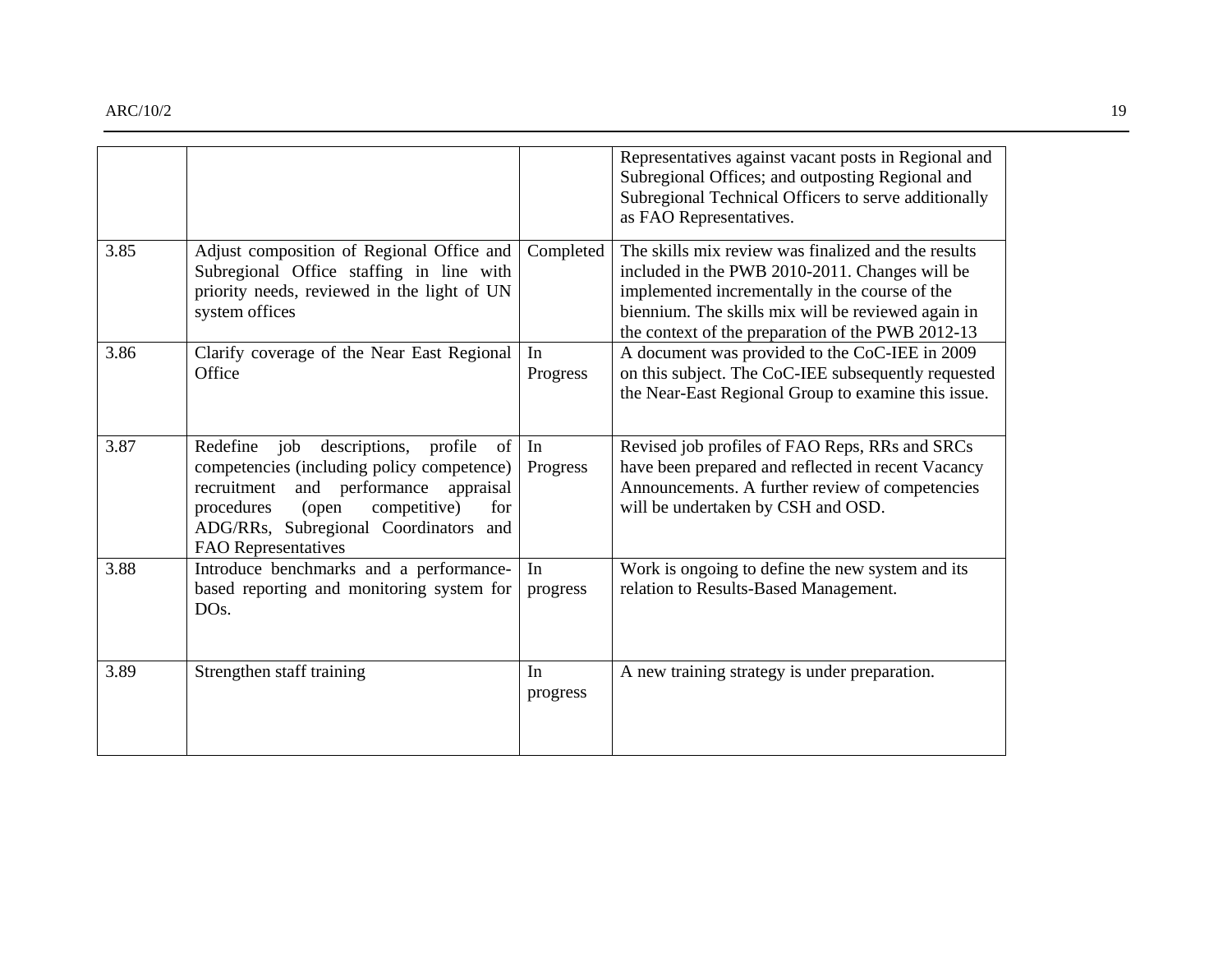| 3.90 | Upgrade of ICT infrastructure and In<br>Information Systems Functional Support for<br><b>Decentralized Offices</b>                                                 | progress  | Action has been taken to improve bandwidth in<br>offices facing problems. In addition, High Definition<br>videoconferencing will be introduced in HQ,<br>Regional and Subregional locations. |
|------|--------------------------------------------------------------------------------------------------------------------------------------------------------------------|-----------|----------------------------------------------------------------------------------------------------------------------------------------------------------------------------------------------|
| 3.95 | <b>Functions</b><br>Transfer<br>OCD<br>to<br>Regional/Subregional Offices and to<br><sub>a</sub><br>coordination unit in the office responsible<br>for operations. | Completed | Transfer of relevant OCD functions to Regional<br>Offices and to the new unit (OSD) has been<br>completed.                                                                                   |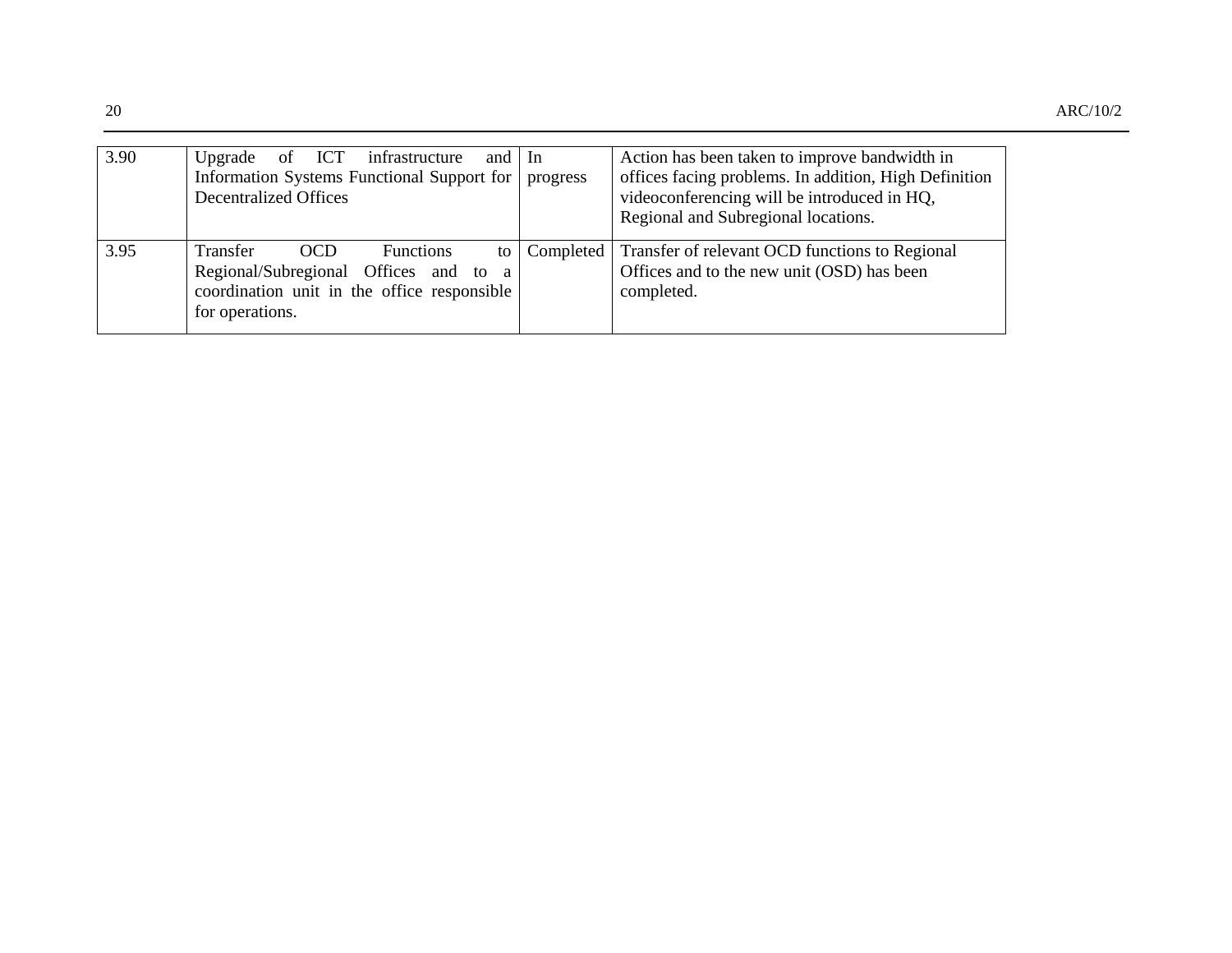| <b>IPA</b><br>action<br>items | Project<br><b>Number</b> | <b>IPA</b><br>Project/Item<br><b>Title</b>                                                  | <b>Items of relevance to Decentralization</b>                                                                                                                                                                                                                      | <b>Status</b>                                                                                                                                                                                                                                                                                                         |
|-------------------------------|--------------------------|---------------------------------------------------------------------------------------------|--------------------------------------------------------------------------------------------------------------------------------------------------------------------------------------------------------------------------------------------------------------------|-----------------------------------------------------------------------------------------------------------------------------------------------------------------------------------------------------------------------------------------------------------------------------------------------------------------------|
| 2.52<br>to 2.55               |                          | Governing<br><b>Body Reform</b>                                                             | Amendments to the Basic Texts to change<br>status, functions, reporting lines and work<br>methods of the Regional Conferences                                                                                                                                      | The Conference in November 2009 adopted<br>changes to the Basic Texts setting out new<br>responsibilities and ways of working of the<br>Regional Conferences. This will enhance the<br>influence of regional perspectives in FAO<br>decision making.                                                                  |
| $3.1$ to<br>3.11              | 3                        | Reform of<br>Programming,<br><b>Budgeting</b><br>and Results-<br><b>Based</b><br>Management | Assessed contributions and extra-budgetary<br>resources will be managed in a unified work<br>programme. Programming and budgeting<br>documentation will be drawn up, reflecting a<br>results based hierarchy which will be monitored<br>and evaluated for results. | The PWB/MTP 2010-11 approved by the 2009<br>Conference covered both assessed and extra-<br>budgetary contributions and was based on<br>results-frameworks. The results-based<br>approach applies also to Regional and<br>Subregional Offices. Country Offices will be<br>introduced to this new way of programming in |

## **Annex IV. Status of current IPA action items related to decentralization but not-assigned to IPA project 6.**

| Reform of<br>Programming,<br>Budgeting<br>and Results-<br>Based<br>Management | Assessed contributions and extra-budgetary<br>resources will be managed in a unified work<br>programme. Programming and budgeting<br>documentation will be drawn up, reflecting a<br>results based hierarchy which will be monitored<br>and evaluated for results. | The PWB/MTP 2010-11 approved by the 20<br>Conference covered both assessed and extra-<br>budgetary contributions and was based on<br>results-frameworks. The results-based<br>approach applies also to Regional and<br>Subregional Offices. Country Offices will be<br>introduced to this new way of programming<br>the second half of 2010 through a pilot and<br>then progressively during the rest of the<br>biennium and 2012-13. |
|-------------------------------------------------------------------------------|--------------------------------------------------------------------------------------------------------------------------------------------------------------------------------------------------------------------------------------------------------------------|---------------------------------------------------------------------------------------------------------------------------------------------------------------------------------------------------------------------------------------------------------------------------------------------------------------------------------------------------------------------------------------------------------------------------------------|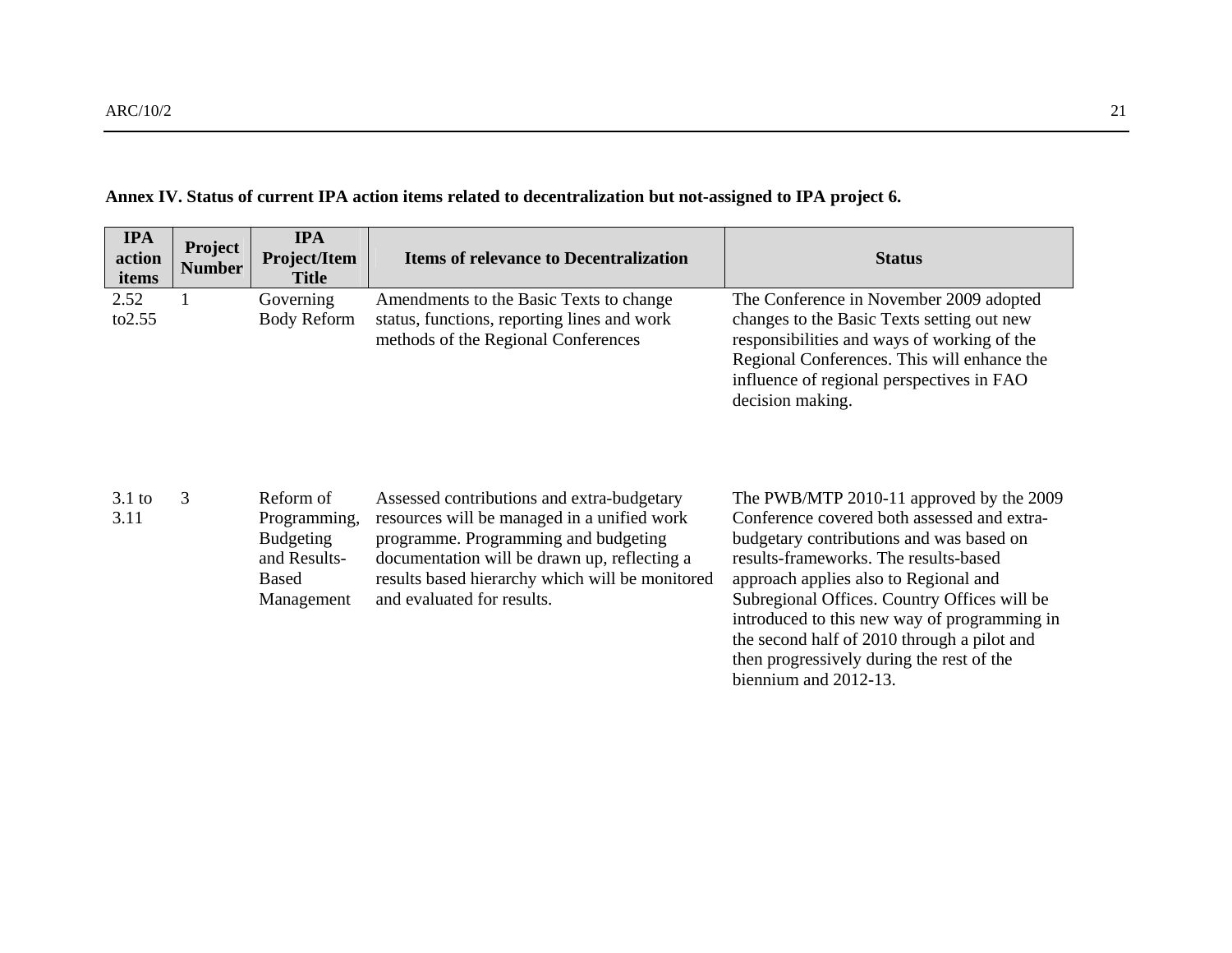| $3.12$ to<br>3.21    | $\overline{4}$ | Resource<br>Mobilization<br>and<br>Management  | The Resource Mobilization Strategy addresses<br>how assessed and extra-budgetary contributions<br>can be mobilized for agreed priorities in the<br>Strategic Objectives so as to improve<br>Governing Body oversight, increase the<br>proportion of pooled or untied resources,<br>increase focus and impact and reduce<br>transaction costs. | The Strategy was approved by Conference in<br>November 2009 to start in 2010-11. It<br>comprises Impact Focus Areas (IFAs),<br>National Medium Term Priority Frameworks,<br>and regional and subregional areas of priority<br>action. Its implementation is part of the<br>medium-term planning process. It is still work<br>in progress and will be reviewed by the<br>Finance and Programme Committees during<br>2010-11. Seven IFAs have been endorsed<br>which will help to mobilize extra-budgetary<br>support for 45 of the 49 Organizational<br>Results. Redefinition of role of DOs in<br>resource mobilization is ongoing. This will<br>result in greater focus of resource mobilization<br>on those country, subregional and regional<br>priorities that relate to FAO's IFAs. |
|----------------------|----------------|------------------------------------------------|-----------------------------------------------------------------------------------------------------------------------------------------------------------------------------------------------------------------------------------------------------------------------------------------------------------------------------------------------|------------------------------------------------------------------------------------------------------------------------------------------------------------------------------------------------------------------------------------------------------------------------------------------------------------------------------------------------------------------------------------------------------------------------------------------------------------------------------------------------------------------------------------------------------------------------------------------------------------------------------------------------------------------------------------------------------------------------------------------------------------------------------------------|
| 3.22<br>to3.29       | 5              | Technical<br>Cooperation<br>Programme<br>(TCP) | The responsibility for TCP allocations will be<br>assigned to ADGs/RRs, and at country level to<br>FAO Representatives                                                                                                                                                                                                                        | The transfer of responsibilities has been<br>completed. Guidelines have been prepared and<br>training has been provided in regional and<br>subregional locations                                                                                                                                                                                                                                                                                                                                                                                                                                                                                                                                                                                                                         |
| 3.104<br>to<br>3.118 | 8              | Partnerships                                   | Collaborative links need to be established with<br>partner institutions in support of shared goals.                                                                                                                                                                                                                                           | A note on an organization-wide<br>strategy on partnerships was endorsed and its<br>implementation initiated. This will lead to<br>improved partnership with regional<br>organizations, better alignment of FAO<br>interventions with thhose of the other members<br>of the UN country team and enhanced<br>engagement with national institutions and                                                                                                                                                                                                                                                                                                                                                                                                                                     |

private sector entities.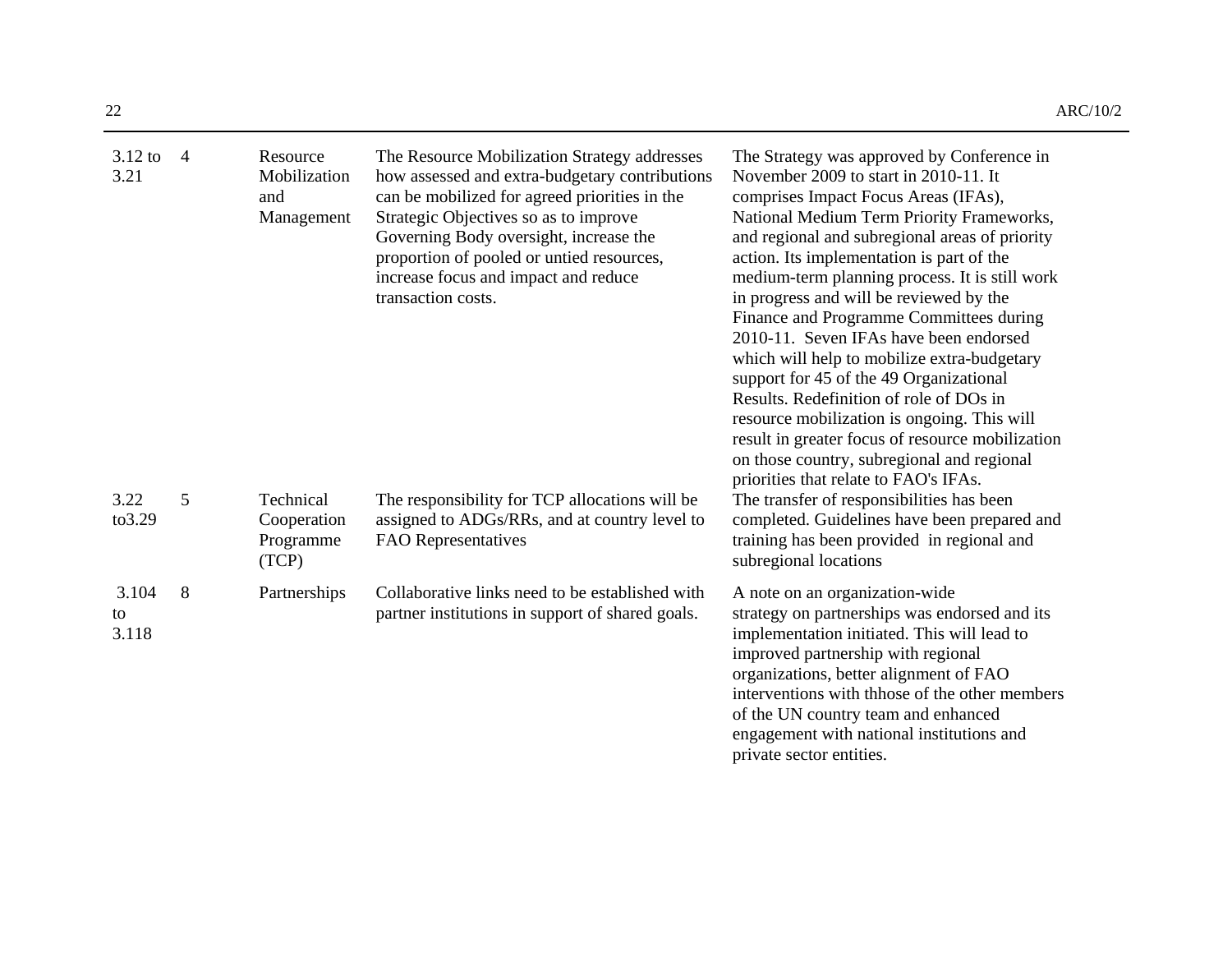| $3.38$ to<br>3.41 | 9   | Reform of<br>administrative<br>and<br>management<br>systems | This project includes increasing the delegation<br>of authority for procurement, with a revision of<br>Manual Section 502, and streamlining the<br>authority for letters of agreement, with a<br>revision of Manual Section 507, to DOs.                                                                                                                                                                    | The revised Manual section was issued in late<br>2009 and implemented as of 1 January 2010.<br>With this the FAORs have doubled their<br>delegation of authority to procure locally. A<br>related Website has been launched and<br>guidelines provided. Training is ongoing and<br>will be finalized in 2010. As a result, DOs will<br>have greater leeway in their operations and<br>will be directly accountable. |
|-------------------|-----|-------------------------------------------------------------|-------------------------------------------------------------------------------------------------------------------------------------------------------------------------------------------------------------------------------------------------------------------------------------------------------------------------------------------------------------------------------------------------------------|---------------------------------------------------------------------------------------------------------------------------------------------------------------------------------------------------------------------------------------------------------------------------------------------------------------------------------------------------------------------------------------------------------------------|
| 3.42              | 11a | <b>IPSAS</b>                                                | Improvements are being made to the processes,<br>procedures and systems in the DOs to support<br>compliance with International Public Sector<br>Accounting Procedures (IPSAS). The new Field<br>Solution to replace the current Field Accounting<br>System (FAS) will support the needs of the<br>Decentralized Offices as regards the recording,<br>accounting and reporting of financial<br>transactions. | In line with the project plan, users from DOs<br>have been seconded to the IPSAS Project. A<br>User Survey among Country Offices was<br>carried out in December 2009. Analysis is<br>currently underway to indentify the technical<br>architecture.                                                                                                                                                                 |
| 3.30 to<br>3.32   | 13  | Culture<br>Change                                           | Establish a Culture Change Team, composed of<br>all location and grade groups, to develop and<br>implement an internal vision on FAO's culture.                                                                                                                                                                                                                                                             | The Culture Change Team was established and<br>it has developed a vision for the Organization<br>which was adopted on 5 November 2009. A<br>number of proposals for action were<br>developed by the Culture Change Team<br>covering i) Recognition and Rewards, ii)<br>Career Development and iii) Creating an                                                                                                      |

Inclusive Work Environment.